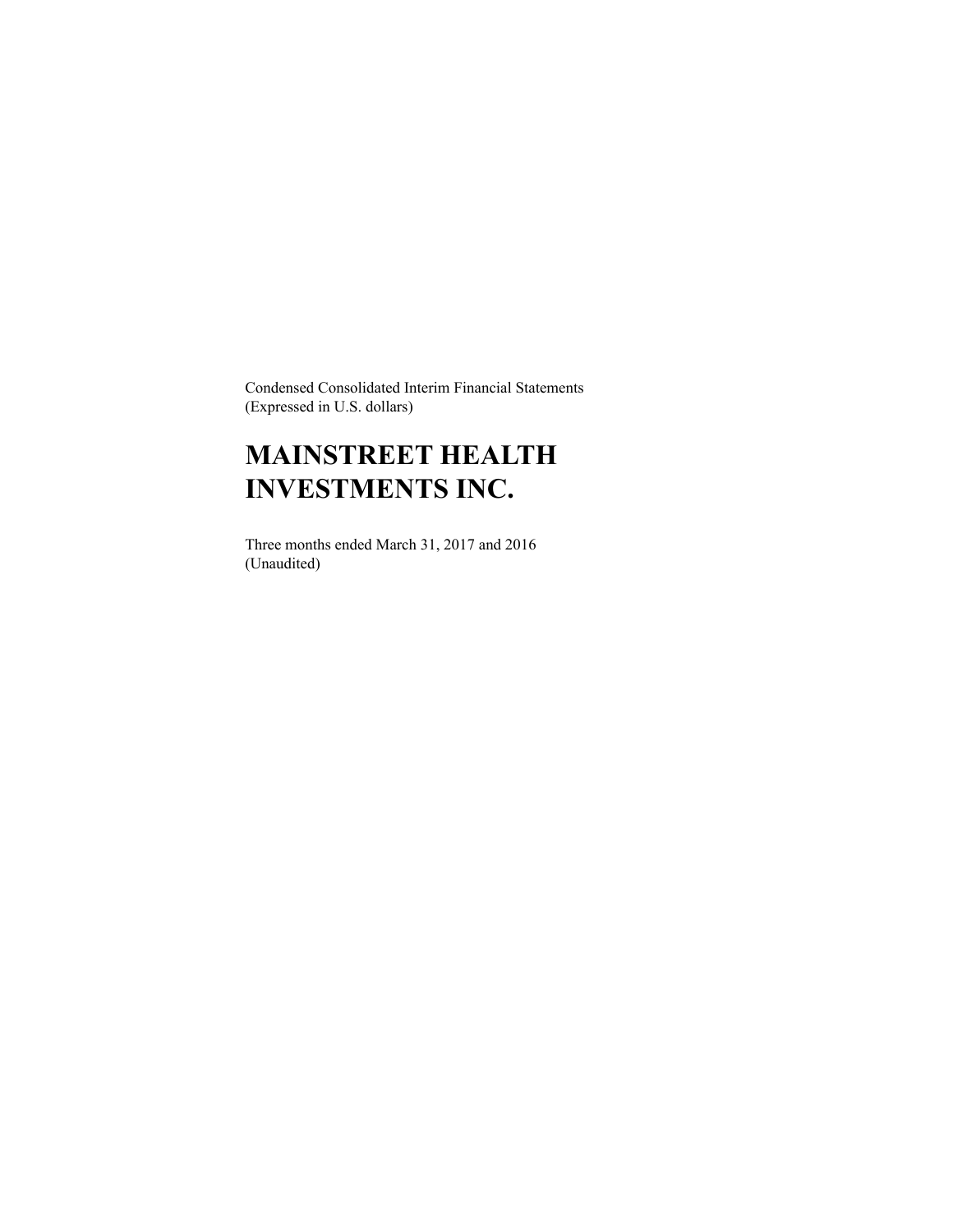Condensed Consolidated Interim Statements of Financial Position (Expressed in thousands of U.S. dollars) (Unaudited)

|                                                                     | March 31,<br>2017 |                         | December 31,<br>2016 |
|---------------------------------------------------------------------|-------------------|-------------------------|----------------------|
| <b>Assets</b>                                                       |                   |                         |                      |
| Current assets:                                                     |                   |                         |                      |
| Cash                                                                | \$<br>7,131       | \$                      | 7,651                |
| Tenant and other receivables                                        | 6,826             |                         | 7,040                |
| Other (notes 3 and 16)                                              | 2,744             |                         | 2,122                |
|                                                                     | 16,701            |                         | 16,813               |
| Non-current assets:                                                 |                   |                         |                      |
| Loans receivable (note 2)                                           | 32,215            |                         | 29,081               |
| Derivative instruments (note 8)                                     | 2,068             |                         | 1,543                |
| Investment in joint ventures (note 5)                               | 917               |                         | 917                  |
| Investment properties (note 4)                                      | 637,728           |                         | 628,471              |
| Investment in MS-SW Development Fund Holdings, LLC                  | 935               |                         | 894                  |
|                                                                     | 673,863           |                         | 660,906              |
| Total assets                                                        | \$<br>690,564     | \$                      | 677,719              |
| <b>Liabilities and Shareholders' Equity</b><br>Current liabilities: |                   |                         |                      |
| Accounts payable and accrued liabilities                            | \$<br>4,232       | \$                      | 2,387                |
| Accrued real estate taxes                                           | 7,076             |                         | 6,915                |
| Construction payable                                                | 3,893             |                         | 6,442                |
| Dividends payable                                                   | 1,981             |                         | 1,978                |
| Mortgages payable (note 7)                                          | 17,303            |                         | 47,889               |
|                                                                     | 34,485            |                         | 65,611               |
| Non-current liabilities:                                            |                   |                         |                      |
| Credit facility (note 6)                                            | 237,918           |                         | 225,290              |
| Mortgages payable (note 7)                                          | 68,156            |                         | 41,827               |
| Convertible debentures (note 9)                                     | 41,401            |                         | 41,214               |
| Deferred tax liability (note 17)                                    | 9,516             |                         | 5,583                |
| Other non-current liabilities                                       | 2,116             |                         | 957                  |
|                                                                     | 359,107           |                         | 314,871              |
| <b>Total</b> liabilities                                            | \$<br>393,592     | $\overline{\mathbb{S}}$ | 380,482              |
| Share capital (note 10)                                             | 308,964           |                         | 308,551              |
| Contributed surplus                                                 | 366               |                         | 244                  |
| Convertible debentures                                              | 1,130             |                         | 1,130                |
| Cumulative deficit                                                  | (13, 574)         |                         | (12, 617)            |
| Accumulated other comprehensive loss                                | 86                |                         | (71)                 |
| Total shareholders' equity                                          | 296,972           |                         | 297,237              |
| Commitments and contingencies (note 18)                             |                   |                         |                      |
| Subsequent events (notes 16 and 21)                                 |                   |                         |                      |
| Total liabilities and shareholders' equity                          | \$<br>690,564     | \$                      | 677,719              |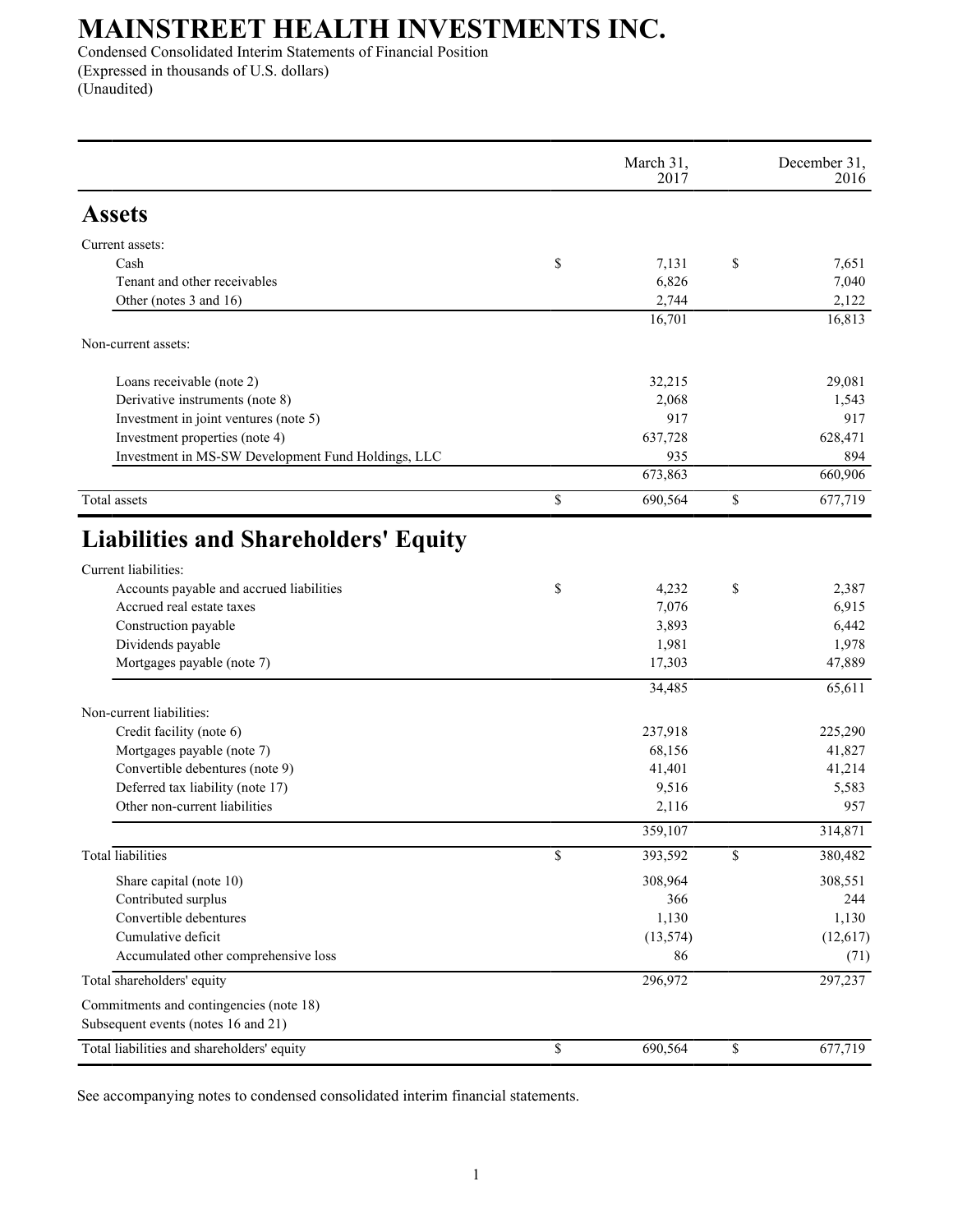Condensed Consolidated Interim Statements of Income (Loss) and Comprehensive Income (Loss) (Expressed in thousands of U.S. dollars, except per share amounts) (Unaudited)

|                                                                                                                                                                            |                 | Three months ended<br>March 31, 2017 |                 | Three months ended<br>March 31, 2016 |
|----------------------------------------------------------------------------------------------------------------------------------------------------------------------------|-----------------|--------------------------------------|-----------------|--------------------------------------|
| Revenue:                                                                                                                                                                   |                 |                                      |                 |                                      |
| Rental (note 12)                                                                                                                                                           | \$              | 13,687                               | \$              | 7,354                                |
| Lease revenue from joint ventures (note 5)                                                                                                                                 |                 | 707                                  |                 |                                      |
| Other income (notes 2 and 16)                                                                                                                                              |                 | 1,128                                |                 |                                      |
|                                                                                                                                                                            |                 | 15,522                               |                 | $7,\overline{354}$                   |
| Expenses (income):                                                                                                                                                         |                 |                                      |                 |                                      |
| Finance costs (note 13)                                                                                                                                                    |                 | 4,346                                |                 | 4,441                                |
| Real estate tax expense                                                                                                                                                    |                 | 7,859                                |                 | 4,621                                |
| General and administrative expenses (notes 14 and 15)                                                                                                                      |                 | 2,387                                |                 | 492                                  |
| Change in value of investment properties - IFRIC 21                                                                                                                        |                 | (5,854)                              |                 | (3, 466)                             |
| Change in value of investment properties (note 4)                                                                                                                          |                 | 53                                   |                 | 822                                  |
| Change in value of financial instruments (notes 3, 8 and 16)                                                                                                               |                 | (2,185)                              |                 | 1,850                                |
| Income (loss) before income taxes                                                                                                                                          |                 | 8,916                                |                 | (1,406)                              |
| Income tax expense:                                                                                                                                                        |                 |                                      |                 |                                      |
| Deferred (note 17)                                                                                                                                                         |                 | 3,933                                |                 |                                      |
| Net income (loss)                                                                                                                                                          | \$              | 4,983                                | \$              | (1,406)                              |
| Items to be reclassified to net income (loss) in subsequent periods<br>Other comprehensive income (loss):<br>Unrealized income (loss) on translation of foreign operations |                 | 157                                  |                 |                                      |
| Total comprehensive income (loss)                                                                                                                                          | $\overline{\$}$ | 5,140                                | $\overline{\$}$ | (1,406)                              |
| Income (loss) per share (note $11$ ):                                                                                                                                      |                 |                                      |                 |                                      |
| <b>Basic</b>                                                                                                                                                               | \$              | 0.15                                 | \$              | (0.68)                               |
| Diluted                                                                                                                                                                    | \$              | 0.15                                 | \$              | (0.68)                               |
|                                                                                                                                                                            |                 |                                      |                 |                                      |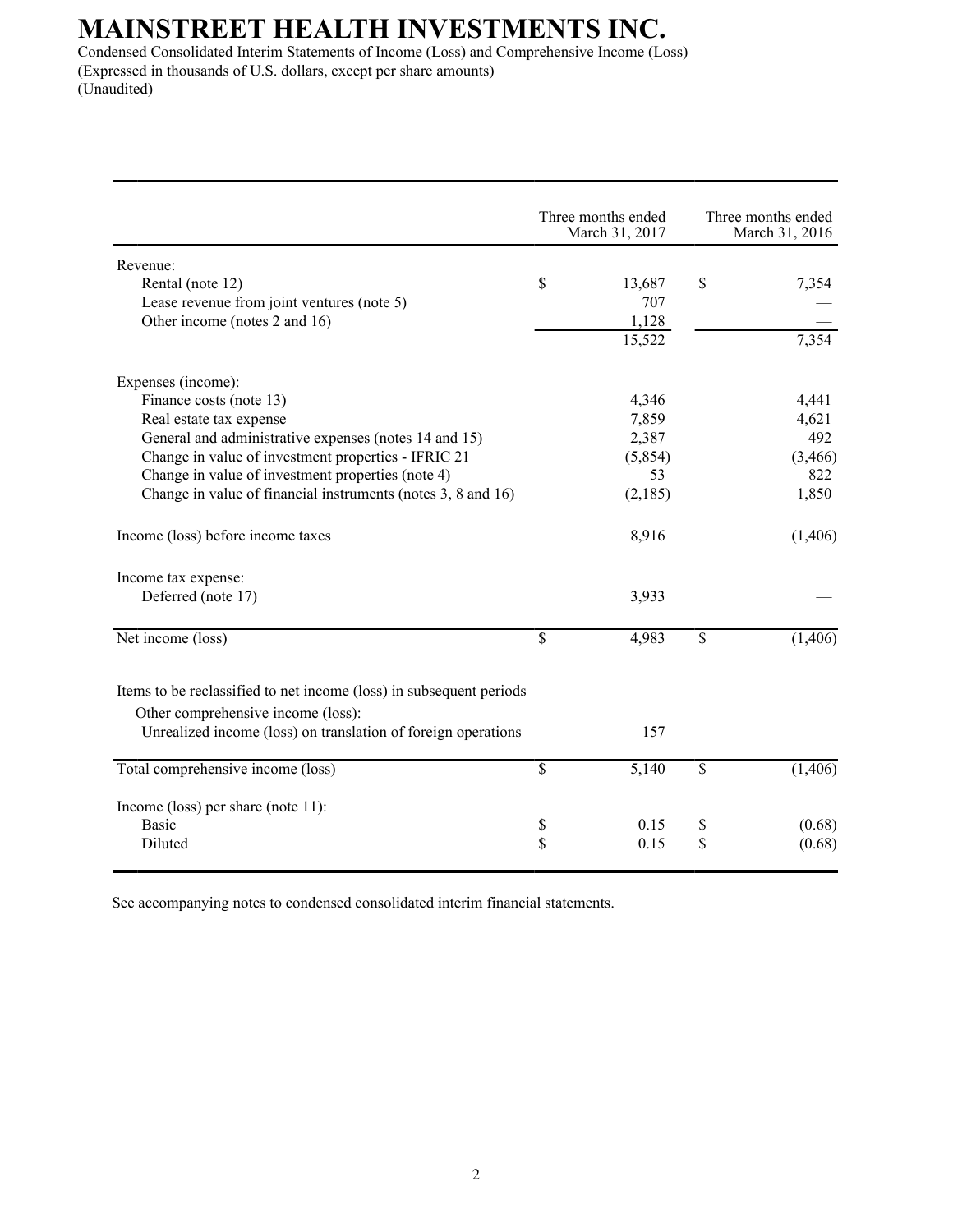Condensed Consolidated Interim Statements of Changes in Shareholders' Equity (Expressed in thousands of U.S. dollars) Three months ended March 31, 2017 and 2016 (Unaudited)

|                                                       | Share capital    | Contributed<br>surplus | Equity<br>component<br>of<br>convertible<br>debentures | Cumulative<br>deficit | Accumulated<br>other<br>comprehensive<br>income (loss) | Total   |
|-------------------------------------------------------|------------------|------------------------|--------------------------------------------------------|-----------------------|--------------------------------------------------------|---------|
| Balance, January 1, 2017                              | \$<br>308,551 \$ | 244 \$                 | $1,130$ \$                                             | $(12,617)$ \$         | $(71)$ \$                                              | 297,237 |
| Net income                                            |                  |                        |                                                        | 4,983                 |                                                        | 4,983   |
| Other comprehensive income (loss)                     |                  |                        |                                                        |                       | 157                                                    | 157     |
| Shares issued                                         | 333              |                        |                                                        |                       |                                                        | 333     |
| Dividends declared                                    |                  |                        |                                                        | (5,940)               |                                                        | (5,940) |
| Shares issued under the Dividend<br>Reinvestment Plan | 80               |                        |                                                        |                       |                                                        | 80      |
| Proceeds from income support agreement                |                  | 122                    |                                                        |                       |                                                        | 122     |
| Balance, March 31, 2017                               | \$<br>308,964 \$ | 366 \$                 | $1,130$ \$                                             | $(13,574)$ \$         | 86 S                                                   | 296,972 |

|                                                 | Share capital   | Contributed<br>surplus | component<br>convertible<br>debentures | Equity<br>οt | Cumulative<br>deficit   | Accumulated<br>other<br>comprehensive<br>income | Total              |
|-------------------------------------------------|-----------------|------------------------|----------------------------------------|--------------|-------------------------|-------------------------------------------------|--------------------|
| Balance, January 1, 2016<br>Loss for the period | \$<br>20,734 \$ | $ \mathcal{S}$         |                                        |              | $(5,755)$ \$<br>(1,406) | $\overline{\phantom{0}}$                        | 14,979<br>(1, 406) |
| Balance, March 31, 2016                         | 20,734 \$       | $-$ s                  |                                        |              | $(7,161)$ \$            | $ \mathbf{x}$                                   | 13,573             |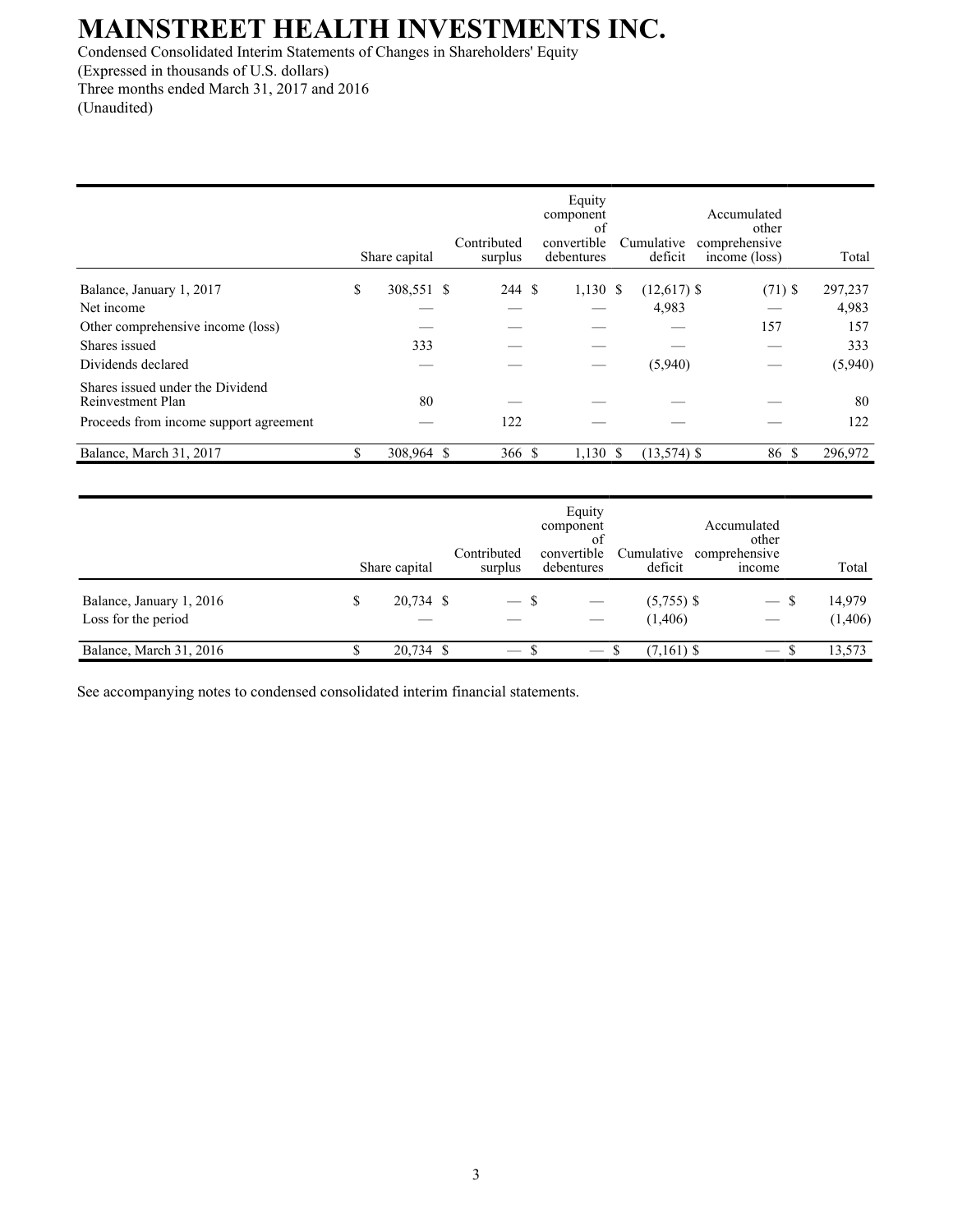Condensed Consolidated Interim Statements of Cash Flows (Expressed in thousands of U.S. dollars)

Three months ended March 31, 2017 and 2016

| Cash flows from operating activities:<br>\$<br>\$<br>Net income (loss)<br>4,983<br>(1,406)<br>Items not involving cash:<br>Fair value adjustment of investment properties<br>53<br>822<br>Fair value adjustment of financial instruments<br>(2,185)<br>1,850<br>Straight-line rent<br>(1,375)<br>(822)<br>Finance costs<br>4,346<br>4,441<br>Investment in MS-SW Development Fund Holdings, LLC<br>(41)<br>Deferred income tax<br>3,933<br>Interest paid<br>(3, 121)<br>(2,298)<br>Change in non-cash operating working capital:<br>Tenant and other receivables<br>(40)<br>Accounts payable and accrued liabilities<br>1,192<br>(86)<br>Unearned revenue<br>$\overline{4}$<br>Other assets<br>1,802<br>(74)<br>Other liabilities<br>1,491<br>Real estate taxes payable<br>161<br>(2,313)<br>\$<br>$\mathbf S$<br>Net cash provided by operating activities<br>11,199<br>118<br>Cash flows from financing activities:<br>\$<br>Proceeds from credit facility<br>23,991<br>\$<br>Payments on credit facility<br>(11,229)<br>Debt issuance costs paid<br>(878)<br>(41)<br>Proceeds from mortgages payable<br>33,706<br>Payments of mortgages payable<br>(37, 812)<br>Proceeds from notes payable<br>1,000<br>Dividends paid to common shareholders<br>(5, 857)<br>Proceeds from income support agreement<br>122<br>$\overline{\mathsf{s}}$<br>2,043<br>\$<br>959<br>Cash provided by financing activities<br>Cash flows from investing activities<br>Additions to investment properties<br>\$<br>\$<br>(7, 584)<br>(676)<br>Construction payable<br>(2, 549)<br>Deposit paid for acquisitions<br>(1,000)<br>(750)<br>Issuance and acquisition of loans receivable<br>(2,879)<br>Prepaid acquisition costs<br>(158)<br>\$<br>\$<br>Cash used in investing activities<br>(13,762)<br>(1, 834)<br>Increase in cash and cash equivalents<br>(520)<br>(757)<br>Cash and cash equivalents, beginning of period<br>7,651<br>7,189<br>\$<br>Cash and cash equivalents, end of period<br>7,131<br>\$<br>6,432 |  | Three months ended<br>March 31, 2017 | Three months ended<br>March 31, 2016 |  |  |
|----------------------------------------------------------------------------------------------------------------------------------------------------------------------------------------------------------------------------------------------------------------------------------------------------------------------------------------------------------------------------------------------------------------------------------------------------------------------------------------------------------------------------------------------------------------------------------------------------------------------------------------------------------------------------------------------------------------------------------------------------------------------------------------------------------------------------------------------------------------------------------------------------------------------------------------------------------------------------------------------------------------------------------------------------------------------------------------------------------------------------------------------------------------------------------------------------------------------------------------------------------------------------------------------------------------------------------------------------------------------------------------------------------------------------------------------------------------------------------------------------------------------------------------------------------------------------------------------------------------------------------------------------------------------------------------------------------------------------------------------------------------------------------------------------------------------------------------------------------------------------------------------------------------------------------------------------------------------------------------------------|--|--------------------------------------|--------------------------------------|--|--|
|                                                                                                                                                                                                                                                                                                                                                                                                                                                                                                                                                                                                                                                                                                                                                                                                                                                                                                                                                                                                                                                                                                                                                                                                                                                                                                                                                                                                                                                                                                                                                                                                                                                                                                                                                                                                                                                                                                                                                                                                    |  |                                      |                                      |  |  |
|                                                                                                                                                                                                                                                                                                                                                                                                                                                                                                                                                                                                                                                                                                                                                                                                                                                                                                                                                                                                                                                                                                                                                                                                                                                                                                                                                                                                                                                                                                                                                                                                                                                                                                                                                                                                                                                                                                                                                                                                    |  |                                      |                                      |  |  |
|                                                                                                                                                                                                                                                                                                                                                                                                                                                                                                                                                                                                                                                                                                                                                                                                                                                                                                                                                                                                                                                                                                                                                                                                                                                                                                                                                                                                                                                                                                                                                                                                                                                                                                                                                                                                                                                                                                                                                                                                    |  |                                      |                                      |  |  |
|                                                                                                                                                                                                                                                                                                                                                                                                                                                                                                                                                                                                                                                                                                                                                                                                                                                                                                                                                                                                                                                                                                                                                                                                                                                                                                                                                                                                                                                                                                                                                                                                                                                                                                                                                                                                                                                                                                                                                                                                    |  |                                      |                                      |  |  |
|                                                                                                                                                                                                                                                                                                                                                                                                                                                                                                                                                                                                                                                                                                                                                                                                                                                                                                                                                                                                                                                                                                                                                                                                                                                                                                                                                                                                                                                                                                                                                                                                                                                                                                                                                                                                                                                                                                                                                                                                    |  |                                      |                                      |  |  |
|                                                                                                                                                                                                                                                                                                                                                                                                                                                                                                                                                                                                                                                                                                                                                                                                                                                                                                                                                                                                                                                                                                                                                                                                                                                                                                                                                                                                                                                                                                                                                                                                                                                                                                                                                                                                                                                                                                                                                                                                    |  |                                      |                                      |  |  |
|                                                                                                                                                                                                                                                                                                                                                                                                                                                                                                                                                                                                                                                                                                                                                                                                                                                                                                                                                                                                                                                                                                                                                                                                                                                                                                                                                                                                                                                                                                                                                                                                                                                                                                                                                                                                                                                                                                                                                                                                    |  |                                      |                                      |  |  |
|                                                                                                                                                                                                                                                                                                                                                                                                                                                                                                                                                                                                                                                                                                                                                                                                                                                                                                                                                                                                                                                                                                                                                                                                                                                                                                                                                                                                                                                                                                                                                                                                                                                                                                                                                                                                                                                                                                                                                                                                    |  |                                      |                                      |  |  |
|                                                                                                                                                                                                                                                                                                                                                                                                                                                                                                                                                                                                                                                                                                                                                                                                                                                                                                                                                                                                                                                                                                                                                                                                                                                                                                                                                                                                                                                                                                                                                                                                                                                                                                                                                                                                                                                                                                                                                                                                    |  |                                      |                                      |  |  |
|                                                                                                                                                                                                                                                                                                                                                                                                                                                                                                                                                                                                                                                                                                                                                                                                                                                                                                                                                                                                                                                                                                                                                                                                                                                                                                                                                                                                                                                                                                                                                                                                                                                                                                                                                                                                                                                                                                                                                                                                    |  |                                      |                                      |  |  |
|                                                                                                                                                                                                                                                                                                                                                                                                                                                                                                                                                                                                                                                                                                                                                                                                                                                                                                                                                                                                                                                                                                                                                                                                                                                                                                                                                                                                                                                                                                                                                                                                                                                                                                                                                                                                                                                                                                                                                                                                    |  |                                      |                                      |  |  |
|                                                                                                                                                                                                                                                                                                                                                                                                                                                                                                                                                                                                                                                                                                                                                                                                                                                                                                                                                                                                                                                                                                                                                                                                                                                                                                                                                                                                                                                                                                                                                                                                                                                                                                                                                                                                                                                                                                                                                                                                    |  |                                      |                                      |  |  |
|                                                                                                                                                                                                                                                                                                                                                                                                                                                                                                                                                                                                                                                                                                                                                                                                                                                                                                                                                                                                                                                                                                                                                                                                                                                                                                                                                                                                                                                                                                                                                                                                                                                                                                                                                                                                                                                                                                                                                                                                    |  |                                      |                                      |  |  |
|                                                                                                                                                                                                                                                                                                                                                                                                                                                                                                                                                                                                                                                                                                                                                                                                                                                                                                                                                                                                                                                                                                                                                                                                                                                                                                                                                                                                                                                                                                                                                                                                                                                                                                                                                                                                                                                                                                                                                                                                    |  |                                      |                                      |  |  |
|                                                                                                                                                                                                                                                                                                                                                                                                                                                                                                                                                                                                                                                                                                                                                                                                                                                                                                                                                                                                                                                                                                                                                                                                                                                                                                                                                                                                                                                                                                                                                                                                                                                                                                                                                                                                                                                                                                                                                                                                    |  |                                      |                                      |  |  |
|                                                                                                                                                                                                                                                                                                                                                                                                                                                                                                                                                                                                                                                                                                                                                                                                                                                                                                                                                                                                                                                                                                                                                                                                                                                                                                                                                                                                                                                                                                                                                                                                                                                                                                                                                                                                                                                                                                                                                                                                    |  |                                      |                                      |  |  |
|                                                                                                                                                                                                                                                                                                                                                                                                                                                                                                                                                                                                                                                                                                                                                                                                                                                                                                                                                                                                                                                                                                                                                                                                                                                                                                                                                                                                                                                                                                                                                                                                                                                                                                                                                                                                                                                                                                                                                                                                    |  |                                      |                                      |  |  |
|                                                                                                                                                                                                                                                                                                                                                                                                                                                                                                                                                                                                                                                                                                                                                                                                                                                                                                                                                                                                                                                                                                                                                                                                                                                                                                                                                                                                                                                                                                                                                                                                                                                                                                                                                                                                                                                                                                                                                                                                    |  |                                      |                                      |  |  |
|                                                                                                                                                                                                                                                                                                                                                                                                                                                                                                                                                                                                                                                                                                                                                                                                                                                                                                                                                                                                                                                                                                                                                                                                                                                                                                                                                                                                                                                                                                                                                                                                                                                                                                                                                                                                                                                                                                                                                                                                    |  |                                      |                                      |  |  |
|                                                                                                                                                                                                                                                                                                                                                                                                                                                                                                                                                                                                                                                                                                                                                                                                                                                                                                                                                                                                                                                                                                                                                                                                                                                                                                                                                                                                                                                                                                                                                                                                                                                                                                                                                                                                                                                                                                                                                                                                    |  |                                      |                                      |  |  |
|                                                                                                                                                                                                                                                                                                                                                                                                                                                                                                                                                                                                                                                                                                                                                                                                                                                                                                                                                                                                                                                                                                                                                                                                                                                                                                                                                                                                                                                                                                                                                                                                                                                                                                                                                                                                                                                                                                                                                                                                    |  |                                      |                                      |  |  |
|                                                                                                                                                                                                                                                                                                                                                                                                                                                                                                                                                                                                                                                                                                                                                                                                                                                                                                                                                                                                                                                                                                                                                                                                                                                                                                                                                                                                                                                                                                                                                                                                                                                                                                                                                                                                                                                                                                                                                                                                    |  |                                      |                                      |  |  |
|                                                                                                                                                                                                                                                                                                                                                                                                                                                                                                                                                                                                                                                                                                                                                                                                                                                                                                                                                                                                                                                                                                                                                                                                                                                                                                                                                                                                                                                                                                                                                                                                                                                                                                                                                                                                                                                                                                                                                                                                    |  |                                      |                                      |  |  |
|                                                                                                                                                                                                                                                                                                                                                                                                                                                                                                                                                                                                                                                                                                                                                                                                                                                                                                                                                                                                                                                                                                                                                                                                                                                                                                                                                                                                                                                                                                                                                                                                                                                                                                                                                                                                                                                                                                                                                                                                    |  |                                      |                                      |  |  |
|                                                                                                                                                                                                                                                                                                                                                                                                                                                                                                                                                                                                                                                                                                                                                                                                                                                                                                                                                                                                                                                                                                                                                                                                                                                                                                                                                                                                                                                                                                                                                                                                                                                                                                                                                                                                                                                                                                                                                                                                    |  |                                      |                                      |  |  |
|                                                                                                                                                                                                                                                                                                                                                                                                                                                                                                                                                                                                                                                                                                                                                                                                                                                                                                                                                                                                                                                                                                                                                                                                                                                                                                                                                                                                                                                                                                                                                                                                                                                                                                                                                                                                                                                                                                                                                                                                    |  |                                      |                                      |  |  |
|                                                                                                                                                                                                                                                                                                                                                                                                                                                                                                                                                                                                                                                                                                                                                                                                                                                                                                                                                                                                                                                                                                                                                                                                                                                                                                                                                                                                                                                                                                                                                                                                                                                                                                                                                                                                                                                                                                                                                                                                    |  |                                      |                                      |  |  |
|                                                                                                                                                                                                                                                                                                                                                                                                                                                                                                                                                                                                                                                                                                                                                                                                                                                                                                                                                                                                                                                                                                                                                                                                                                                                                                                                                                                                                                                                                                                                                                                                                                                                                                                                                                                                                                                                                                                                                                                                    |  |                                      |                                      |  |  |
|                                                                                                                                                                                                                                                                                                                                                                                                                                                                                                                                                                                                                                                                                                                                                                                                                                                                                                                                                                                                                                                                                                                                                                                                                                                                                                                                                                                                                                                                                                                                                                                                                                                                                                                                                                                                                                                                                                                                                                                                    |  |                                      |                                      |  |  |
|                                                                                                                                                                                                                                                                                                                                                                                                                                                                                                                                                                                                                                                                                                                                                                                                                                                                                                                                                                                                                                                                                                                                                                                                                                                                                                                                                                                                                                                                                                                                                                                                                                                                                                                                                                                                                                                                                                                                                                                                    |  |                                      |                                      |  |  |
|                                                                                                                                                                                                                                                                                                                                                                                                                                                                                                                                                                                                                                                                                                                                                                                                                                                                                                                                                                                                                                                                                                                                                                                                                                                                                                                                                                                                                                                                                                                                                                                                                                                                                                                                                                                                                                                                                                                                                                                                    |  |                                      |                                      |  |  |
|                                                                                                                                                                                                                                                                                                                                                                                                                                                                                                                                                                                                                                                                                                                                                                                                                                                                                                                                                                                                                                                                                                                                                                                                                                                                                                                                                                                                                                                                                                                                                                                                                                                                                                                                                                                                                                                                                                                                                                                                    |  |                                      |                                      |  |  |
|                                                                                                                                                                                                                                                                                                                                                                                                                                                                                                                                                                                                                                                                                                                                                                                                                                                                                                                                                                                                                                                                                                                                                                                                                                                                                                                                                                                                                                                                                                                                                                                                                                                                                                                                                                                                                                                                                                                                                                                                    |  |                                      |                                      |  |  |
|                                                                                                                                                                                                                                                                                                                                                                                                                                                                                                                                                                                                                                                                                                                                                                                                                                                                                                                                                                                                                                                                                                                                                                                                                                                                                                                                                                                                                                                                                                                                                                                                                                                                                                                                                                                                                                                                                                                                                                                                    |  |                                      |                                      |  |  |
|                                                                                                                                                                                                                                                                                                                                                                                                                                                                                                                                                                                                                                                                                                                                                                                                                                                                                                                                                                                                                                                                                                                                                                                                                                                                                                                                                                                                                                                                                                                                                                                                                                                                                                                                                                                                                                                                                                                                                                                                    |  |                                      |                                      |  |  |
|                                                                                                                                                                                                                                                                                                                                                                                                                                                                                                                                                                                                                                                                                                                                                                                                                                                                                                                                                                                                                                                                                                                                                                                                                                                                                                                                                                                                                                                                                                                                                                                                                                                                                                                                                                                                                                                                                                                                                                                                    |  |                                      |                                      |  |  |
|                                                                                                                                                                                                                                                                                                                                                                                                                                                                                                                                                                                                                                                                                                                                                                                                                                                                                                                                                                                                                                                                                                                                                                                                                                                                                                                                                                                                                                                                                                                                                                                                                                                                                                                                                                                                                                                                                                                                                                                                    |  |                                      |                                      |  |  |
|                                                                                                                                                                                                                                                                                                                                                                                                                                                                                                                                                                                                                                                                                                                                                                                                                                                                                                                                                                                                                                                                                                                                                                                                                                                                                                                                                                                                                                                                                                                                                                                                                                                                                                                                                                                                                                                                                                                                                                                                    |  |                                      |                                      |  |  |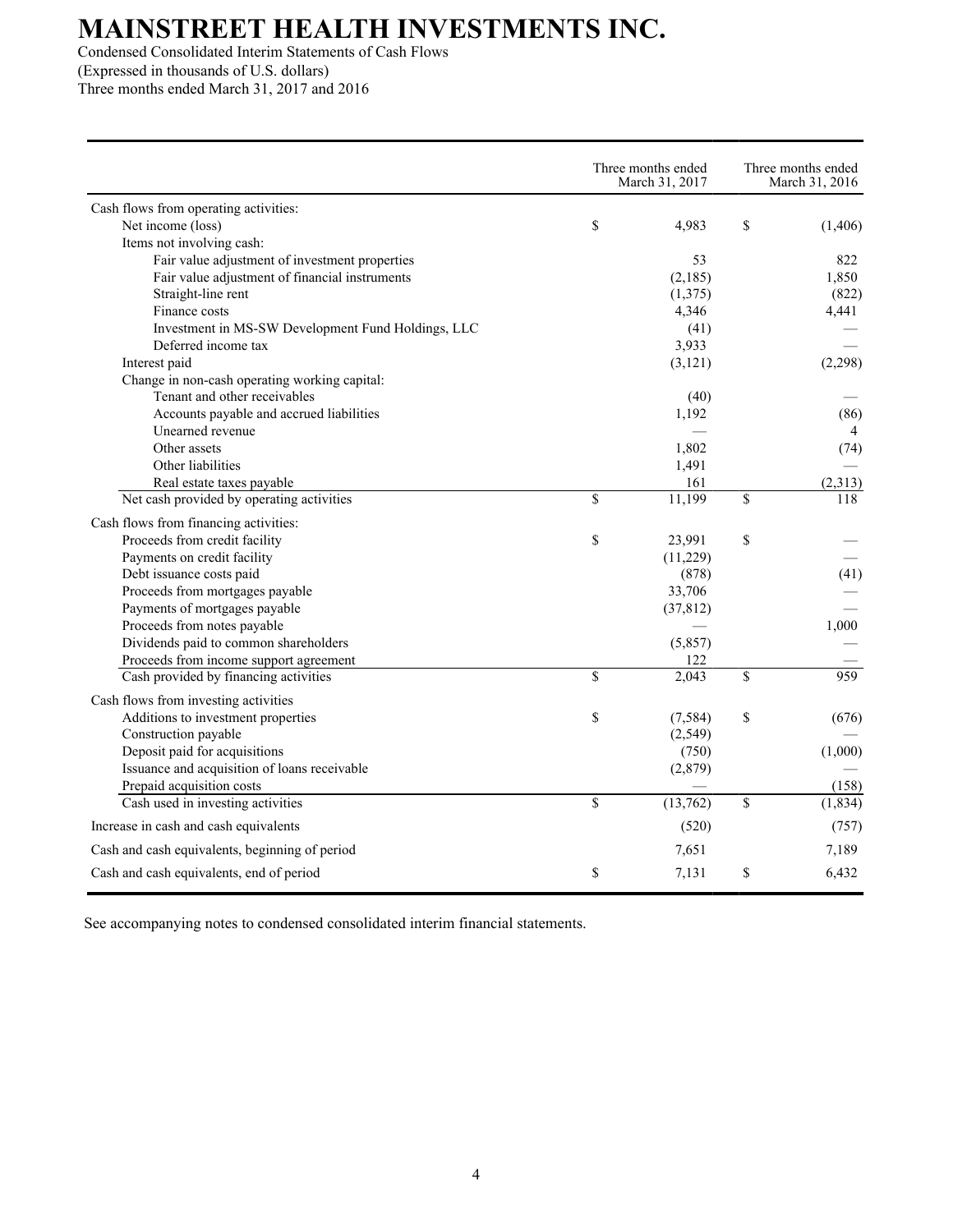Notes to Condensed Consolidated Interim Financial Statements

(Expressed in thousands of U.S. dollars unless otherwise noted, except share and per share amounts) Three months ended March 31, 2017 and 2016

Mainstreet Health Investments Inc. (the "Company'') was incorporated on May 31, 2007 under the Business Corporations Act (Ontario). Effective April 4, 2016, the Company changed its name from "Kingsway Arms Retirement Residences Inc." to "Mainstreet Health Investments Inc." and continued under the laws of the Province of British Columbia. The Company's registered office is 2500 - 700 W Georgia Street, Vancouver, British Columbia V7Y 1B3.

On April 4, 2016, the Company acquired Mainstreet Investment Company, LLC's ("MS Investment") interest in a joint venture, Mainstreet Health Holdings Inc. ("MHI Holdco"), for consideration consisting of the issuance of 81,160,000 common shares and 307,659,850 non-voting shares of the Company. MS Investment is owned 100% by the chairman of the Company.

On May 26, 2016, the Company filed a prospectus relating to an offering ("the Offering") of 9,500,000 common shares of the Company. Upon completion of the offering on June 2, 2016, the Company acquired the remaining shares of MHI Holdco subsequent to the conversion of the outstanding 2015 Convertible Debentures of MHI Holdco into common shares of MHI Holdco. This acquisition is a reverse takeover transaction which has been accounted for as an asset acquisition in which MHI Holdco has been identified as the acquirer of the Company and the acquisition has been recorded in accordance with IFRS 2, Share-based Payment. As the former shareholder of MHI Holdco owned a controlling interest in the Company at the closing of the transaction, the financial statements of the Company reflect the historical results of MHI Holdco and the acquisition of the net assets of the Company at fair value on the date of closing.

The Company has been formed primarily to own income-producing seniors housing and care properties throughout the United States and Canada. Specifically, the Company will look to acquire and invest in properties which offer predominately transitional care, long-term care, memory care assisted living and independent living programs that are leased to operators under triple-net leases. At March 31, 2017, the Company owns a portfolio of 35 seniors housing and care properties.

#### **1. Basis of preparation:**

#### *Statement of compliance:*

These condensed consolidated interim financial statements have been prepared in accordance with International Accounting Standard ("IAS") 34, Interim Financial Reporting, as issued by the International Accounting Standards Board ("IASB"). The condensed consolidated interim financial statements do not include all of the information required for full annual financial statements and should be read in conjunction with the Company's annual consolidated financial statements for the year ended December 31, 2016 issued on March 29, 2017, and which have been prepared in accordance with International Financial Reporting Standards ("IFRS"), as issued by the IASB.

These condensed consolidated interim financial statements were approved by the Board of Directors of the Company and authorized for issuance on May 5, 2017.

These condensed consolidated interim financial statements follow the same accounting policies and methods of application as the consolidated financial statements as at and for the year ended December 31, 2016.

#### **2. Loans receivable:**

The Company has issued mezzanine loans to entities which are wholly owned subsidiaries of Mainstreet Property Group, LLC ("Mainstreet LLC"), which is majority owned by the chairman of the Company and is a related party (see note 16). The loans have been issued for the development of seniors housing and care properties in the United States. The mezzanine loans provide for annual interest, of which a portion is payable at a current pay rate on a monthly basis ("Current Interest"), with the remaining portion of interest accruing until the earlier of the loan's maturity or prepayment ("PIK Interest"). The mezzanine loans provide the Company with the right to purchase the development upon its substantial completion at fair market value. The Company's interest in the mezzanine loans is secured behind the construction lender by a pledge of equity interests in the developments and, in some instances, a second mortgage position in the real estate. The mezzanine loans are guaranteed by Mainstreet LLC.

On December 22, 2016, a subsidiary of the Company entered into an interest only loan agreement with MS Investment with a capacity of \$5,000 to be used by MS Investment for development costs, operating capital expenditures or other costs, of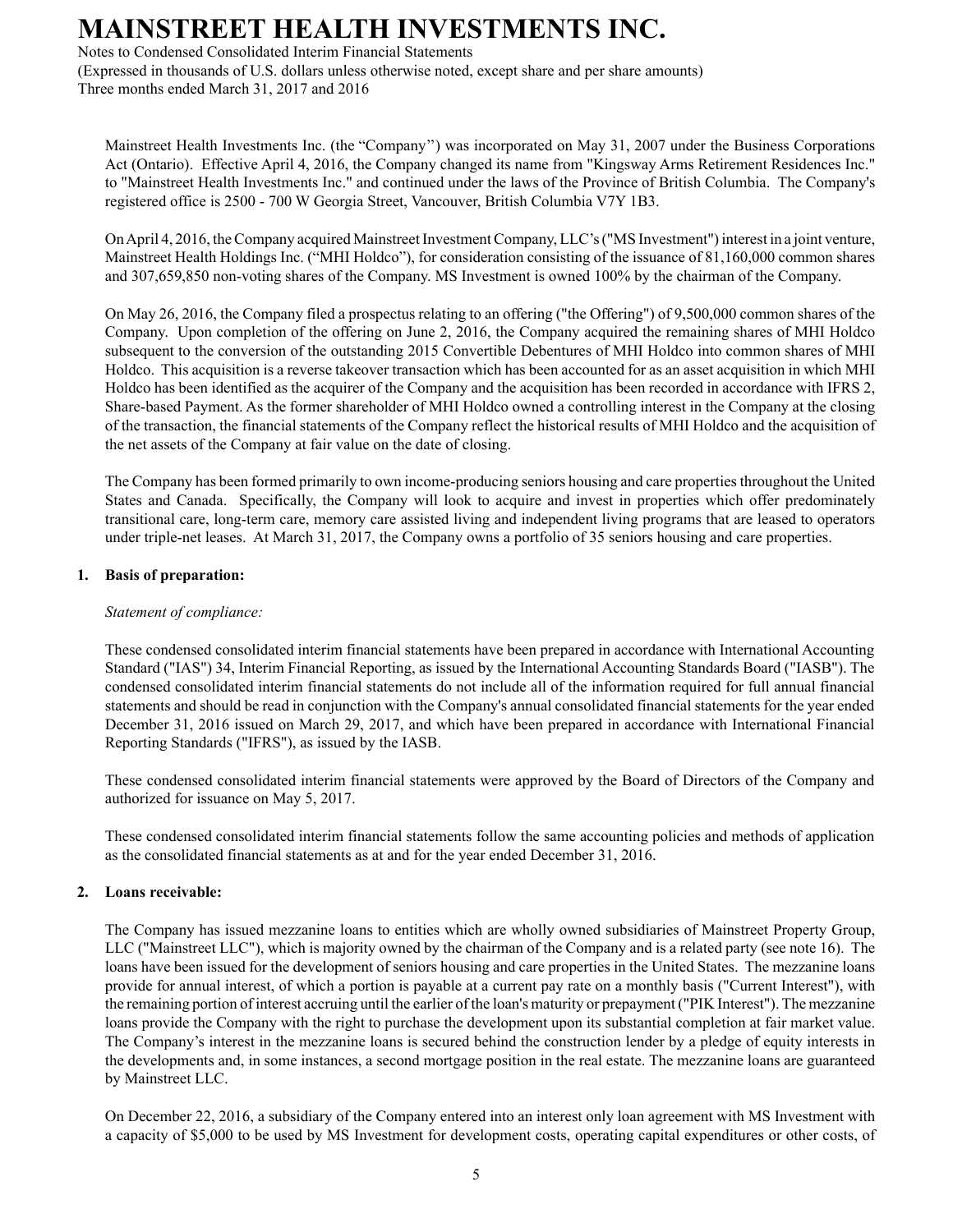Notes to Condensed Consolidated Interim Financial Statements

(Expressed in thousands of U.S. dollars unless otherwise noted, except share and per share amounts) Three months ended March 31, 2017 and 2016

which \$2,500 of the loan was advanced to MS Investment on December 22, 2016, and an additional \$2,500 was advanced on January 6, 2017.

A subsidiary of the Company has entered into a credit agreement with Autumnwood Lifestyles Inc., ("Autumnwood") with a capacity of CDN\$1,500. The credit agreement is to be used for capital expenditures, property level principal and interest expense and other debt service obligations in respect of Autumnwood's interest in four properties located in Ontario, Canada, and of which the Company and Autumnwood are partners in joint arrangements.

| Debtor                             | Loan Type                 | March 31.<br>2017 |    | December<br>31, 2016 | <b>Maturity</b><br>Date | Current<br>Interest<br>Rate | PIK.<br>Interest<br>Rate |
|------------------------------------|---------------------------|-------------------|----|----------------------|-------------------------|-----------------------------|--------------------------|
| MS Houston Holdings II, LLC        | Mezzanine Loan            | \$<br>$2,601$ \$  |    | 2,576                | $2020^{(1)}$            | $10.5\%$                    | $4.0\%$                  |
| MS-SW Mezzanine Fund, LLC          | Mezzanine Loan            | 3,868             |    | 3,835                | $2020^{(1)}$            | $10.5\%$                    | $4.0\%$                  |
| MS Webster Holdings, LLC           | Mezzanine Loan            | 2,568             |    | 2,545                | $2020^{(1)}$            | $10.5\%$                    | 3.0%                     |
| MS Lincoln Holdings, LLC           | Mezzanine Loan            | 3,587             |    | 3,552                | $2020^{(1)}$            | $10.5\%$                    | $4.0\%$                  |
| MS Aurora Holdings II, LLC         | Mezzanine Loan            | 3,715             |    | 3,678                | $2021^{(1)}$            | 12.0%                       | 4.0%                     |
| MS Phoenix Holdings, LLC           | Mezzanine Loan            | 2,833             |    | 2,810                | $2021^{(1)}$            | $10.5\%$                    | $3.0\%$                  |
| MS Surprise, LLC                   | Mezzanine Loan            | 2,816             |    | 2,793                | $2021^{(1)}$            | 10.5%                       | $3.0\%$                  |
| MS Parker Holdings II, LLC         | Mezzanine Loan            | 3,477             |    | 3,441                | $2021^{(1)}$            | 12.0%                       | $4.0\%$                  |
| MS Columbia MO Holdings, LLC       | Mezzanine Loan            | 408               |    | 406                  | $2018^{(1)}$            | 10.5%                       | 4.0%                     |
| MS Omaha Holdings, LLC             | Mezzanine Loan            | 942               |    | 936                  | $2018^{(1)}$            | $10.5\%$                    | $4.0\%$                  |
| Mainstreet Investment Company, LLC | Interest-only loan        | 5,021             |    | 2,509                | 2018                    | 8.5%                        | 1.5%                     |
| Autumnwood Lifestyles Inc.         | Revolving credit facility | 379               |    |                      | 2018                    | $8.0\%$                     | $-$ %                    |
|                                    |                           | \$<br>32,215      | -S | 29,081               |                         |                             |                          |

Mezzanine loans receivable issued as of March 31, 2017 are detailed in the table below:

(1) Due at the time of sale of the property if sale occurs earlier than the stated maturity date

#### **3. Other current assets:**

Current other assets are as follows:

|                                               | March 31, 2017 |   | December 31, 2016 |
|-----------------------------------------------|----------------|---|-------------------|
| Prepaid expense                               | 356            | S | 128               |
| Security deposits paid on future acquisitions | 967            |   | 217               |
| Income support receivable (note 16)           | 1,243          |   | 1,208             |
| Other                                         | 178            |   | 569               |
|                                               | 2,744          |   | 2,122             |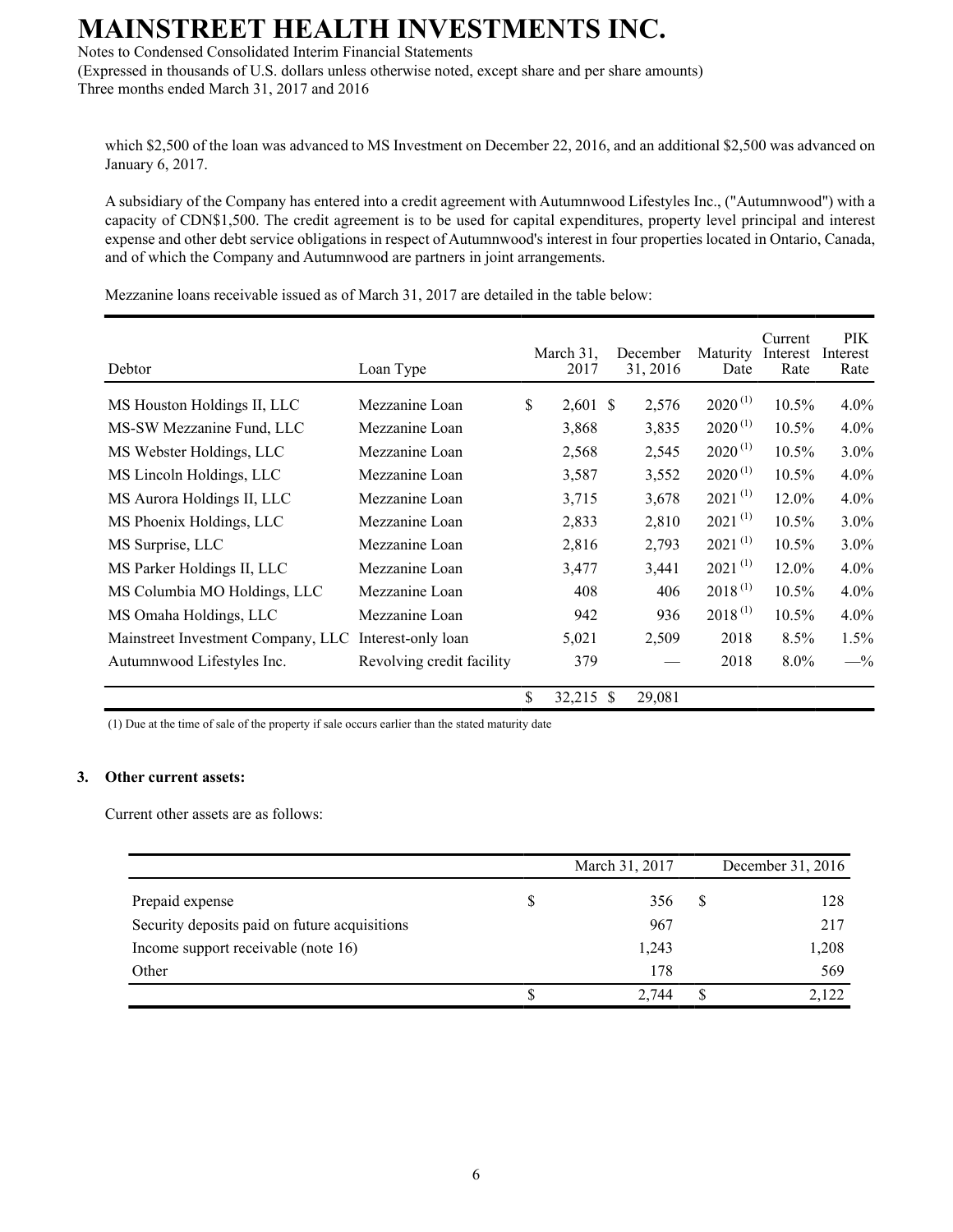Notes to Condensed Consolidated Interim Financial Statements (Expressed in thousands of U.S. dollars unless otherwise noted, except share and per share amounts)

Three months ended March 31, 2017 and 2016

#### **4. Investment properties:**

*Investment properties:*

|                                                           | Number of<br>Properties | Amount        |
|-----------------------------------------------------------|-------------------------|---------------|
| January 1, 2016                                           | 10                      | \$<br>268,425 |
| Acquisitions of income properties                         | 25                      | 351,220       |
| Capital expenditures                                      |                         | 11,109        |
| Increase in straight-line rents                           |                         | 4,224         |
| Fair value adjustment                                     |                         | (6,507)       |
| Balance, December 31, 2016                                | 35                      | \$<br>628,471 |
| Capital expenditures                                      |                         | 7,584         |
| Increase in straight-line rents                           |                         | 1,375         |
| Fair value adjustment                                     |                         | (53)          |
| Translation of foreign operations                         |                         | 351           |
| Balance, March 31, 2017                                   | 35                      | \$<br>637,728 |
| Property tax liability under IFRIC 21                     |                         | (6,350)       |
| Fair value adjustment to investment properties - IFRIC 21 |                         | 6,350         |
|                                                           |                         | \$<br>637,728 |

At March 31, 2017, the Company used an internal valuation process to value the investment properties. Third party appraisers are engaged to prepare valuations on a portion of the portfolio annually such that one third of the portfolio is valued externally each year, and every property in the portfolio is valued externally at least once every five years.

Acquired investment properties are initially measured at cost, including directly attributable acquisition costs, when the transactions are deemed to be asset acquisitions. Subsequent to initial recognition, investment properties are measured at fair value, determined based on available market evidence. The Company uses alternative valuation methods such as the direct capitalized income approach, discounted cash flow projections (Level 3 inputs) or recent transaction prices. The fair value of investment properties reflects rental income from current leases and assumptions about rental income from future leases in light of current market conditions.

The significant unobservable assumptions used in determining fair value of investment properties measured using the capitalized income approach (with total value of \$531,038) are set out in the following table:

|                                        | March 31,<br>2017 | December 31,<br>2016 |
|----------------------------------------|-------------------|----------------------|
| Capitalization rate - range            | $6.50\% - 8.25\%$ | $6.50\% - 8.25\%$    |
| Capitalization rate - weighted average | 790%              | 7.81 <sup>%</sup>    |

The fair value of investment properties measured using the capitalized income approach is most sensitive to changes in capitalization rates. At March 31, 2017, a 25 basis point increase or decrease in the weighted average capitalization rate would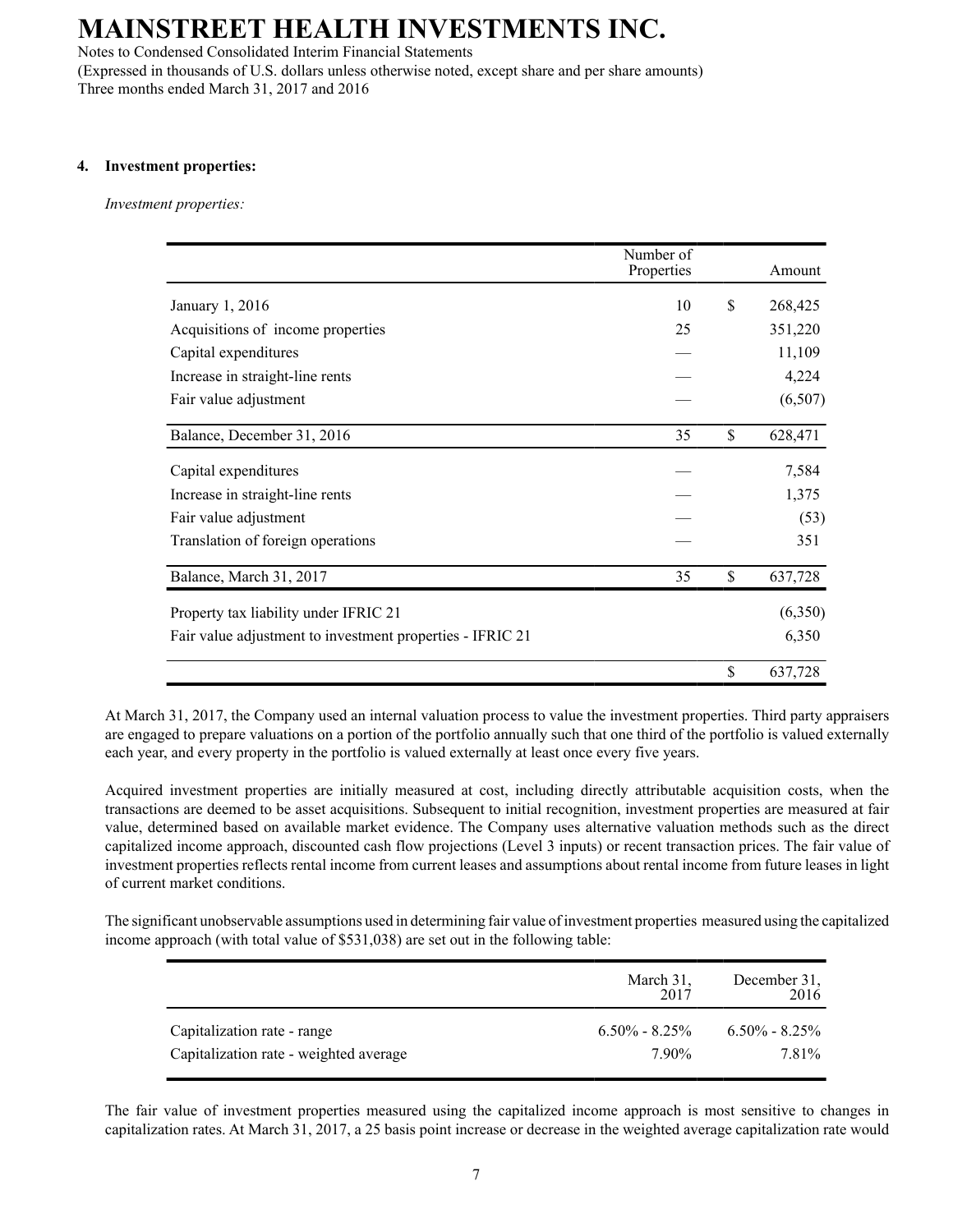Notes to Condensed Consolidated Interim Financial Statements

(Expressed in thousands of U.S. dollars unless otherwise noted, except share and per share amounts) Three months ended March 31, 2017 and 2016

decrease the fair value of the investment properties by \$16,372 (December 31, 2016 - \$19,306) or increase the fair value of the investment properties by \$17,452 (December 31, 2016 - \$20,567), respectively.

#### **5. Joint arrangements:**

As at March 31, 2017, the following are the Company's joint arrangements:

| Joint arrangement                             | Number of<br>properties | Location | Company<br>ownership | Consolidation type |
|-----------------------------------------------|-------------------------|----------|----------------------|--------------------|
| Mainstreet-Autumnwood Landlord <sup>(1)</sup> |                         | Canada   | 50%                  | Joint operation    |
| Mainstreet-Autumnwood Operator <sup>(2)</sup> |                         | Canada   | 50%                  | Joint venture      |

(1) The Company directly holds its interest in the real estate joint operation.

(2) These joint venture arrangements have been structured through separate legal entities and lease the properties from the joint operation landlord.

The operating Company has entered into joint arrangements in respect of certain of its investment properties, as detailed in the table above.

The Company and Autumnwood (referred to as the "landlords") each owns a 50% direct beneficial interest in the real estate assets and are jointly obligated for the related mortgages for a portfolio of four properties, which under IFRS 11, Joint Arrangements ("IFRS 11"), are accounted for as joint operations.

The Company's 50% interest in the operations of these properties is held through separate legal entities (collectively referred to as "Mainstreet-Autumnwood Operator"), which under IFRS 11 are accounted for as joint ventures using the equity method.

Mainstreet-Autumnwood Operators have leased the real estate from the landlords under their respective lease agreements. These leases are for three-year periods, with six automatic renewals every third anniversary for a total of 21 years. The Company's share of the landlords' lease receipts, \$707 for the three months ended March 31, 2017 (2016 - NIL), is reported as lease revenue and is included in lease revenue from joint ventures. Mainstreet-Autumnwood Operator lease expense is included in the share of net income (loss) from joint ventures in the consolidated statements of comprehensive income.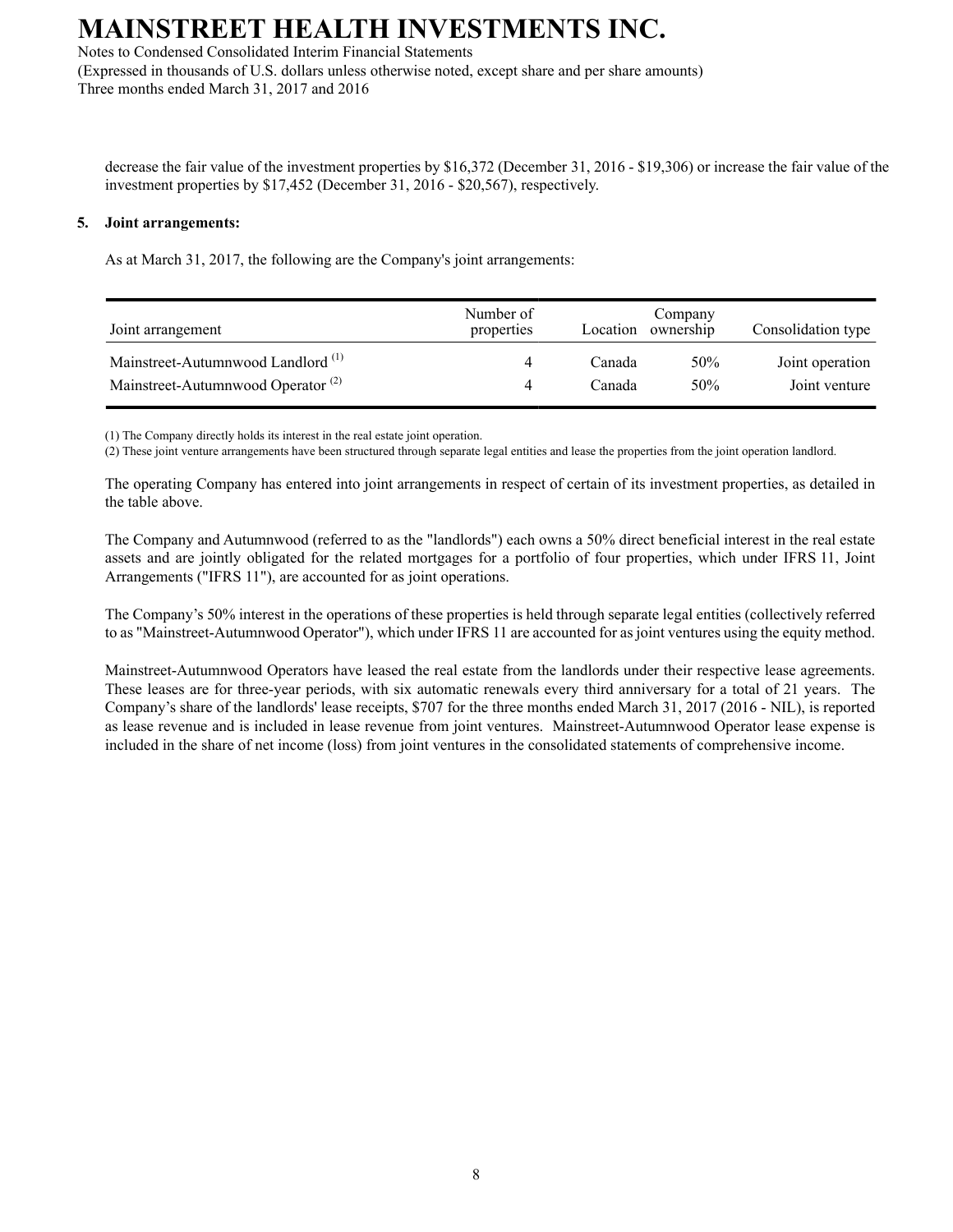Notes to Condensed Consolidated Interim Financial Statements

(Expressed in thousands of U.S. dollars unless otherwise noted, except share and per share amounts) Three months ended March 31, 2017 and 2016

The following tables summarize the information about the Company's investment in joint ventures, which have been accounted for under the equity method:

|                                  | March 31, 2017 |    | December 31, 2016 |
|----------------------------------|----------------|----|-------------------|
| Current assets                   | \$<br>268      | \$ | 495               |
| Non-current assets               | 2,111          |    | 2,086             |
| Total assets                     | \$<br>2,379    | \$ | 2,581             |
|                                  |                |    |                   |
| Current liabilities              | \$<br>533      | \$ | 783               |
| Non-current liabilities          |                |    |                   |
| Total liabilities                | \$<br>533      | \$ | 783               |
| Net investment in joint ventures | \$<br>917      | S  | 917               |

Included in current assets is \$22 (2016 - \$169) in cash and cash equivalents.

|                                                   |   | Three months ended<br>March 31, 2017 |   | Three months ended<br>March 31, 2016 |
|---------------------------------------------------|---|--------------------------------------|---|--------------------------------------|
| Revenue                                           | D | 2,519                                | S |                                      |
| Expenses                                          |   | 2,481                                |   |                                      |
| Net income                                        |   | 38                                   | S |                                      |
|                                                   |   |                                      |   |                                      |
| Company's share of net income from joint ventures | J |                                      | ъ |                                      |

Related party transactions occur between the Company and its joint ventures. These related party transactions are in the normal course of operations and are measured at the exchange amount, which is the amount of consideration established and agreed to between the parties. Except as disclosed elsewhere in these consolidated financial statements, the related party balances are included in accounts payable and receivable and in lease revenue. As of March 31, 2017, \$100 (2016 - \$185) of the Company's accounts receivable relate to its investment in joint ventures.

### **6. Credit facility:**

The credit facility is recorded net of loan fees, which are capitalized when paid and amortized into finance cost over the terms of the related loans using the effective interest rate method.

|                             |   | March 31, 2017 |  | December 31, 2016 |  |
|-----------------------------|---|----------------|--|-------------------|--|
| Credit facility outstanding | S | 240,763        |  | 228,000           |  |
| Finance costs, net          |   | (2,845)        |  | (2,710)           |  |
| Carrying value              |   | 237,918        |  | 225,290           |  |

On October 30, 2015, the Company entered into a credit facility agreement (the "Facility"). On October 31, 2016, the Company exercised the accordion feature on the Facility and increased its total capacity from \$200,000 to \$285,000. As of March 31, 2017, the Company has received commitments from banks to fulfill \$200,000 of the term loan capacity and \$85,000 of the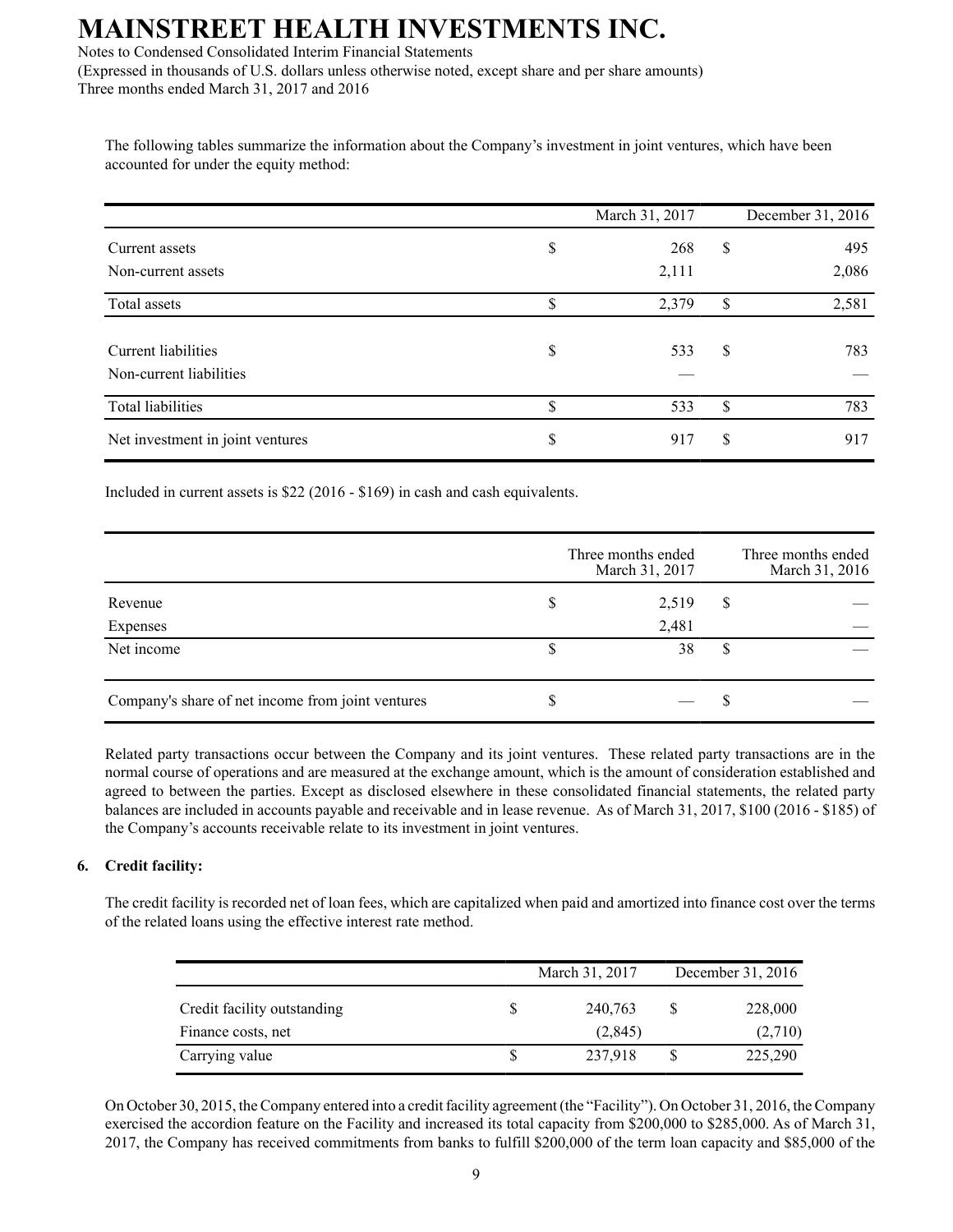Notes to Condensed Consolidated Interim Financial Statements

(Expressed in thousands of U.S. dollars unless otherwise noted, except share and per share amounts) Three months ended March 31, 2017 and 2016

revolving line of credit capacity. The term loan has a maturity date of October 30, 2019. The revolving line of credit has a maturity date of October 30, 2018, and has a one year extension option. At March 31, 2017, the Facility is secured by 24 properties located in the United States. As at March 31, 2017, the security provided the Company with a borrowing base of \$240,763, which represents the maximum amount that can be drawn. The Facility provides for interest-only payments during the term and a borrowing rate of LIBOR plus 300 basis points.

On February 24, 2017, a wholly owned subsidiary of the Company entered into a secured revolving credit facility ("Secured Revolving Facility") for the purpose of financing property acquisitions. The Secured Revolving Facility has a maximum capacity of \$25,000 and matures on February 24, 2018. Interest on the Secured Revolving Facility is variable in nature and is dependent on the security provided to the lender. The Secured Revolving Facility provides the ability to draw funds as a first priority mortgage up to 55% of the value of the collateral property, and a second priority mortgage up to 95% of the value of the collateral property. As at and for the three months ended March 31, 2017, the Company had no outstanding borrowings on the Secured Revolving Facility.

At March 31, 2017, total borrowings outstanding under the Facility were \$240,763, and the borrowing rate was 3.98%. Future principal repayments are as follows:

|       | Aggregate<br>principal<br>payments |
|-------|------------------------------------|
| 2017  | \$                                 |
| 2018  | 40,763                             |
| 2019  | 200,000                            |
| Total | \$<br>240,763                      |

### **7.** M**ortgages payable:**

Mortgages payable consist of the following as at March 31, 2017:

|                                | March 31, 2017 |        | December 31, 2016 |        |
|--------------------------------|----------------|--------|-------------------|--------|
| Mortgages payable              | S              | 86,055 | S                 | 89,950 |
| Mark-to-market adjustment, net |                | 265    |                   | 268    |
| Finance costs, net             |                | (861)  |                   | (502)  |
| Carrying value                 | \$             | 85,459 | S                 | 89,716 |
| Less current portion           |                | 17,303 |                   | 47,889 |
| Long-term portion              | \$             | 68,156 |                   | 41,827 |

The weighted average contractual interest rate of the Company's mortgages payable as of March 31, 2017 is 3.95%. Mortgages payable are collateralized by investment properties with a fair value of \$145,056 at March 31, 2017. Maturity dates on mortgages payable range from 2017 to 2049, and the weighted average years to maturity is 7.3 years at March 31, 2017.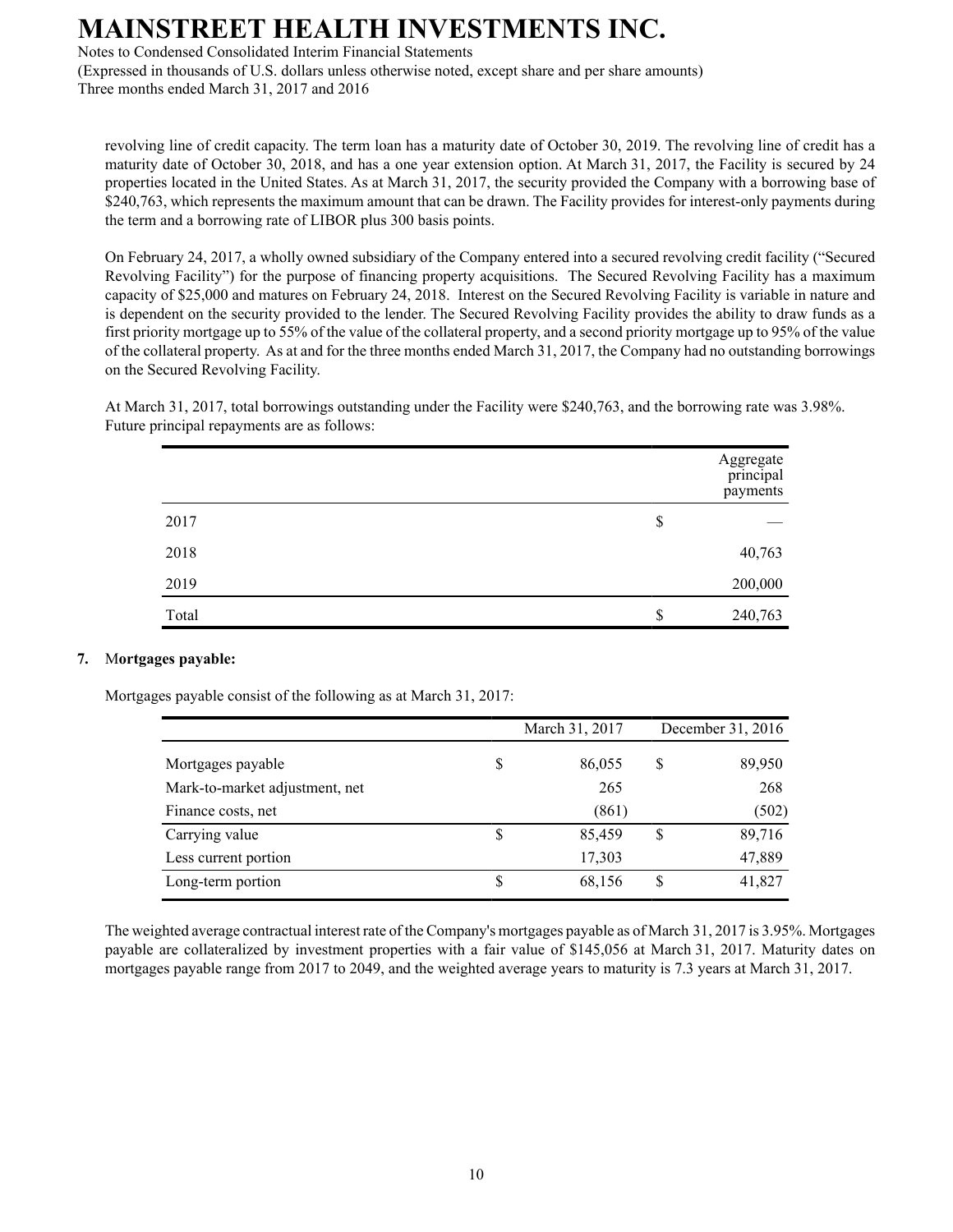Notes to Condensed Consolidated Interim Financial Statements

(Expressed in thousands of U.S. dollars unless otherwise noted, except share and per share amounts) Three months ended March 31, 2017 and 2016

|            | Regular principal<br>payments | Principal due on<br>maturity | Total principal<br>payments |
|------------|-------------------------------|------------------------------|-----------------------------|
| Year 1     | \$<br>$1,502$ \$              | 15,808 \$                    | 17,310                      |
| Year 2     | 1,572                         |                              | 1,572                       |
| Year 3     | 1,796                         | 4,109                        | 5,905                       |
| Year 4     | 1,825                         |                              | 1,825                       |
| Year 5     | 1,897                         |                              | 1,897                       |
| Thereafter | 8,481                         | 49,065                       | 57,546                      |
|            | \$<br>17,073 \$               | 68,982 \$                    | 86,055                      |

Future principal payments on the mortgages payable as at March 31, 2017 are as follows:

#### **8. Derivative financial instruments:**

To manage interest rate risk, management of the Company entered into an interest rate swap agreement effective January 29, 2016 (the "Swap Agreement"). In the Swap Agreement, the Company agreed to exchange the difference between fixed and variable rate interest on a principal amount of \$147,015 effectively fixing the interest at 4.2%. On November 30, 2016, the company increased the principal amount for which interest is exchanged under the Swap Agreement to \$200,000 effectively fixing the interest at a rate of 4.16% through its maturity on October 30, 2019. The interest rate swap is not designated as a hedge and is marked to fair value each reporting period through finance cost in the consolidated statement of net income (loss) and comprehensive income (loss). The Company determined the fair value of its interest rate swap to be an asset of \$2,068 at March 31, 2017 based on a market comparison technique. The determination was made using Level 2 inputs. The Company recognized income (loss) of \$525 for the three months ended March 31, 2017 (2016 - (\$1,850)) in the consolidated statement of net income (loss) and comprehensive income (loss) related to the change in value of the interest rate swap.

#### **9. Convertible debentures:**

#### *2016 Convertible Debentures*

As at March 31, 2017 the 2016 Convertible Debentures are comprised of the following:

|                                                                    |    | March 31, 2017 |   | December 31, 2016 |
|--------------------------------------------------------------------|----|----------------|---|-------------------|
| Issued                                                             | \$ | 45,000         | S | 45,000            |
| Issue costs, net of amortization and accretion of equity component |    | (1,951)        |   | (2,138)           |
| Equity component, excluding issue costs and taxes                  |    | (1,648)        |   | (1,648)           |
| 2016 Convertible Debentures                                        | S  | 41.401         |   | 41,214            |

Interest costs related to the 2016 Convertible Debentures are recorded in financing costs using the effective interest rate method.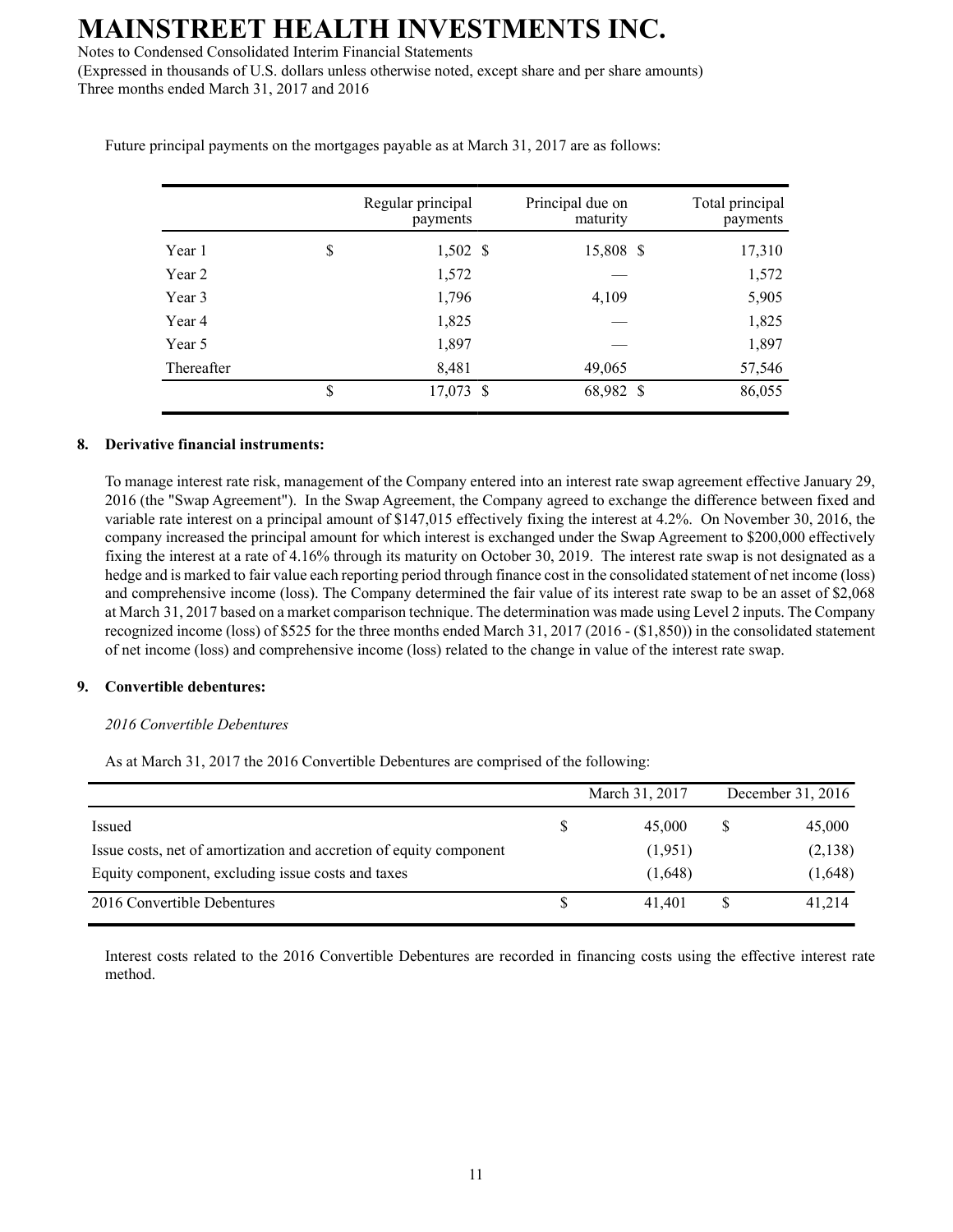Notes to Condensed Consolidated Interim Financial Statements

(Expressed in thousands of U.S. dollars unless otherwise noted, except share and per share amounts) Three months ended March 31, 2017 and 2016

#### **10. Share capital:**

The following number and value of common shares were issued and outstanding as at March 31, 2017:

|                                                             | <b>Shares</b> |   | Value   |
|-------------------------------------------------------------|---------------|---|---------|
| Balance, December 31, 2015                                  |               |   | 20,734  |
| Shares issued                                               | 32,216,994    |   | 287,767 |
| Issued pursuant to the Company's dividend reinvesment plan  | 5,361         |   | 50      |
| Balance, December 31, 2016                                  | 32,222,355    |   | 308,551 |
| Issued on settlement of Deferred Share Incentive Plan       | 34,361        |   | 333     |
| Issued pursuant to the Company's dividend reinvestment plan | 8,553         |   | 80      |
| Balance, March 31, 2017                                     | 32,265,269    | œ | 308,964 |

On March 3, 2017 the Company filed a base shelf prospectus with the securities regulatory authorities in each of the provinces and territories of Canada. The prospectus is valid for a 25-month period, during which time the Company may offer and issue, from time to time, common shares, preferred shares, debt securities, warrants, subscription receipts and units, or any combination thereof, having an aggregate offering price of \$500,000. The intention of the base shelf prospectus is to allow the Company to more quickly access capital when market opportunities permit.

#### **11. Earnings per share:**

The following table reconciles the numerator and denominator of the basic and diluted earnings per share computation:

*Net income (loss):*

|                                                                         |   | Three months ended<br>March 31, 2017 |   | Three months ended<br>March 31, 2016 |
|-------------------------------------------------------------------------|---|--------------------------------------|---|--------------------------------------|
| Net income (loss) for basic net income (loss) per share                 |   | 4.983                                | S | (1,406)                              |
| Add: after-tax interest and accretion on 2016 Convertible<br>Debentures |   | 644                                  |   |                                      |
| Net income (loss) for diluted net income (loss) per share               | S | 5.627                                | S | (1,406)                              |

*Denominator for basic and diluted net income (loss) per share:*

|                                                                                     | Three months ended<br>March 31, 2017 | Three months ended<br>March 31, 2016 |
|-------------------------------------------------------------------------------------|--------------------------------------|--------------------------------------|
|                                                                                     |                                      |                                      |
| Weighted average number of shares, including fully vested<br>deferred shares: Basic | 32,269,623                           | 2,073,373                            |
| Weighted average shares issued if all 2016 Convertible<br>Debentures were converted | 4,090,909                            |                                      |
| Weighted average number of shares: Diluted                                          | 36,360,532                           | 2,073,373                            |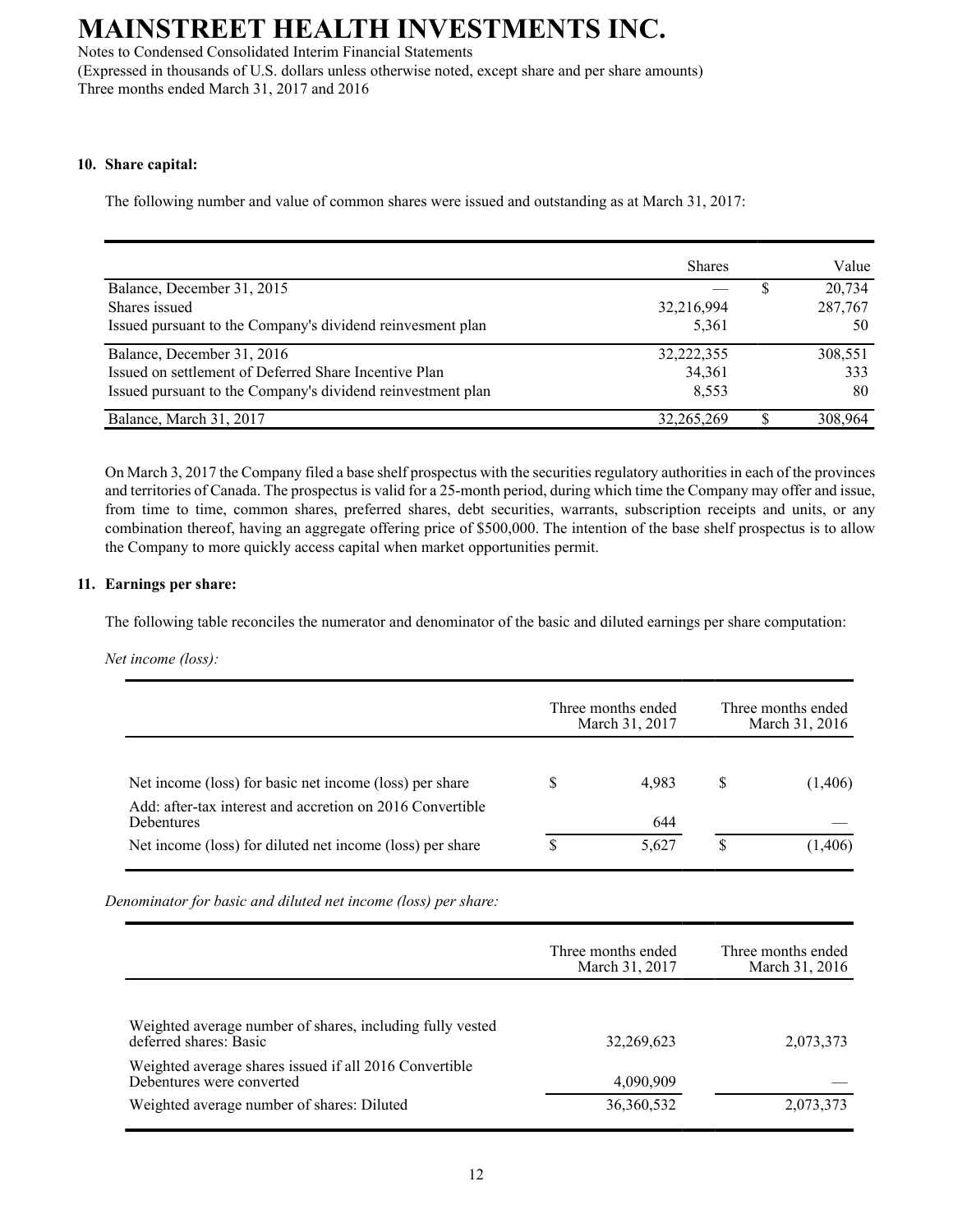Notes to Condensed Consolidated Interim Financial Statements (Expressed in thousands of U.S. dollars unless otherwise noted, except share and per share amounts) Three months ended March 31, 2017 and 2016

*Net income (loss) per share:*

|              |   | Three months ended<br>March 31, 2017 |   | Three months ended<br>March 31, 2016 |  |  |
|--------------|---|--------------------------------------|---|--------------------------------------|--|--|
| <b>Basic</b> | S | 0.15                                 | S | (0.68)                               |  |  |
| Diluted      | S | 0.15                                 | S | (0.68)                               |  |  |

For the three months ended March 31, 2016, the weighted average number of common shares outstanding has been calculated as the weighted average number of ordinary shares of MHI Holdco outstanding during the period from January 1, 2016 to March 31, 2016 multiplied by the share conversion ratio.

#### **12. Rental revenue:**

Rental revenue consists of the following:

|                                                                                  | Three months ended<br>March 31, 2017 |                          | Three months ended<br>March 31, 2016 |                       |  |
|----------------------------------------------------------------------------------|--------------------------------------|--------------------------|--------------------------------------|-----------------------|--|
| Cash rentals received<br>Straight-line rent adjustments<br>Property tax recovery |                                      | 10,396<br>1,375<br>1,916 |                                      | 5,377<br>822<br>1,155 |  |
|                                                                                  |                                      | 13,687                   |                                      | 7.354                 |  |

The Company is scheduled to receive rental income from operators under the provisions of long term non-cancellable operating leases, generally with lease terms of 10 to 15 years, with options to extend up to an additional 20 years. These leases are triplenet and include renewal options and rent escalation clauses.

The tenant operator of the Symphony Portfolio ("Symcare") of 11 properties pays rent pursuant to a master lease. For the three months ended March 31, 2017, rental revenue from this tenant comprised approximately 63% (2016 - 100%) of the Company's consolidated rental revenue for the period.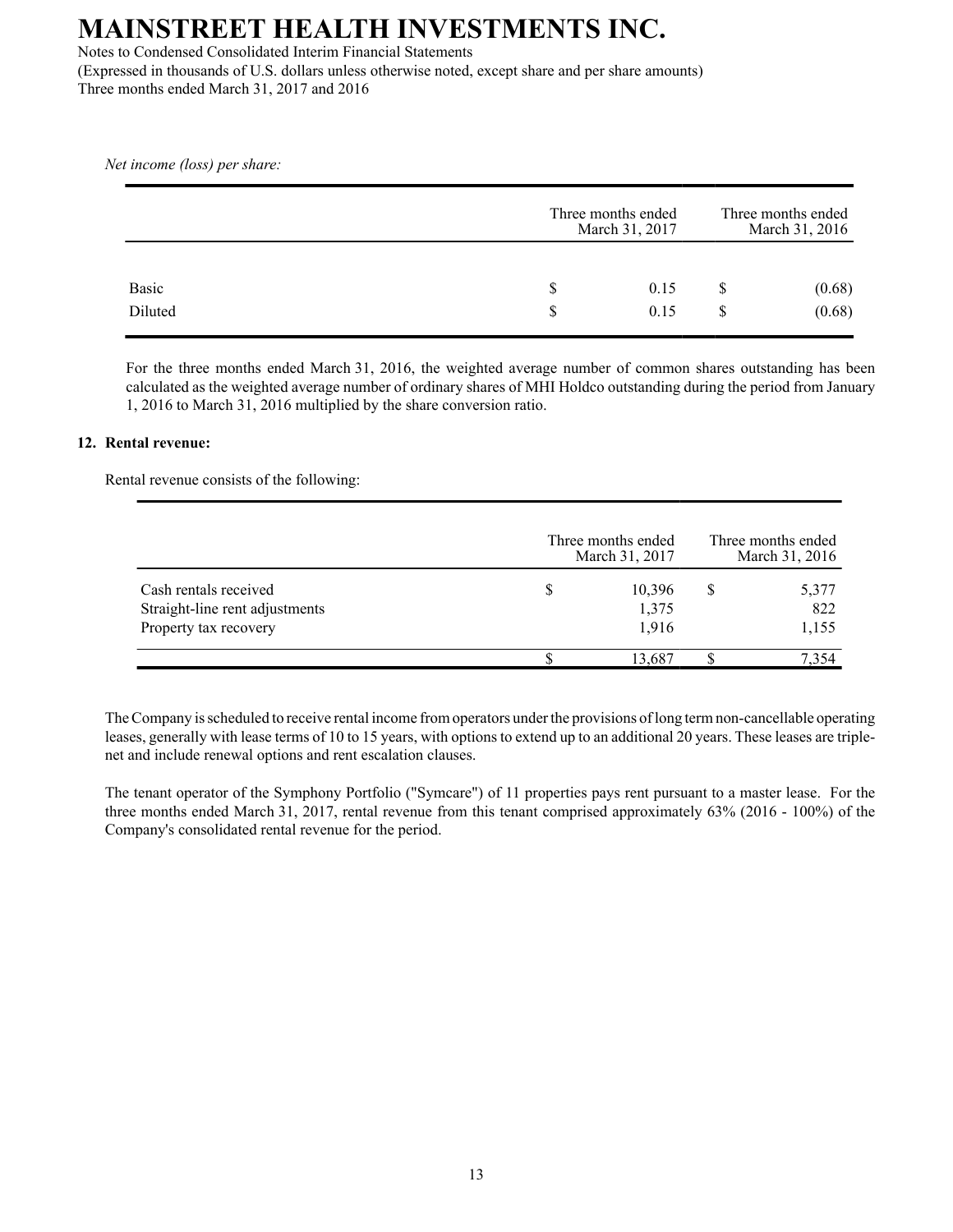Notes to Condensed Consolidated Interim Financial Statements

(Expressed in thousands of U.S. dollars unless otherwise noted, except share and per share amounts) Three months ended March 31, 2017 and 2016

#### **13. Finance costs:**

Finance costs consist of the following:

|                                                 |   | Three months ended<br>March 31, 2017 |   | Three months ended<br>March 31, 2016 |
|-------------------------------------------------|---|--------------------------------------|---|--------------------------------------|
| Interest expense on the credit facility         | S | 2,215                                | S | 1,334                                |
| Interest expense on mortgages payable           |   | 807                                  |   |                                      |
| Interest expense on notes payable               |   |                                      |   | 36                                   |
| Interest expense on convertible debentures      |   | 563                                  |   | 2,722                                |
| Amortization and accretion expense              |   | 573                                  |   | 155                                  |
| Interest rate swap payments                     |   | 191                                  |   | 194                                  |
| Amortization of mark-to-market debt adjustments |   | (3)                                  |   |                                      |
|                                                 |   | 4.346                                | Φ |                                      |

#### **14. General and administrative:**

General and administrative costs consist of the following:

|                                    | Three months ended<br>March 31, 2017 |       |    | Three months ended<br>March 31, 2016 |  |  |
|------------------------------------|--------------------------------------|-------|----|--------------------------------------|--|--|
| Compensation and benefits          | \$                                   | 753   | \$ |                                      |  |  |
| Management and administrative fees |                                      | 68    |    | 161                                  |  |  |
| Professional fees                  |                                      | 397   |    | 331                                  |  |  |
| Deferred share compensation        |                                      | 741   |    |                                      |  |  |
| Other                              |                                      | 428   |    |                                      |  |  |
|                                    |                                      | 2,387 |    | 492                                  |  |  |

#### **15. Deferred share incentive plan:**

At March 31, 2017, the number of deferred shares granted and outstanding and vested are as follows:

|                                                               | Granted/<br>Outstanding | <b>Fully Vested</b> |
|---------------------------------------------------------------|-------------------------|---------------------|
| As at January 1, 2017                                         | 81,545                  | 20,041              |
| Discretionary Deferred Shares granted                         | 134,119                 | 34,907              |
| Individual Contributed Deferred Shares (vested immediately)   | 9.593                   | 9,593               |
| Company Contributed Deferred Shares                           | 9,593                   |                     |
| Dividend equivalents automatically granted on deferred shares | 3,029                   | 385                 |
| Shares issued upon vesting of deferred shares                 | (34,361)                | (34,361)            |
| As at March 31, 2017                                          | 203,518                 | 30,565              |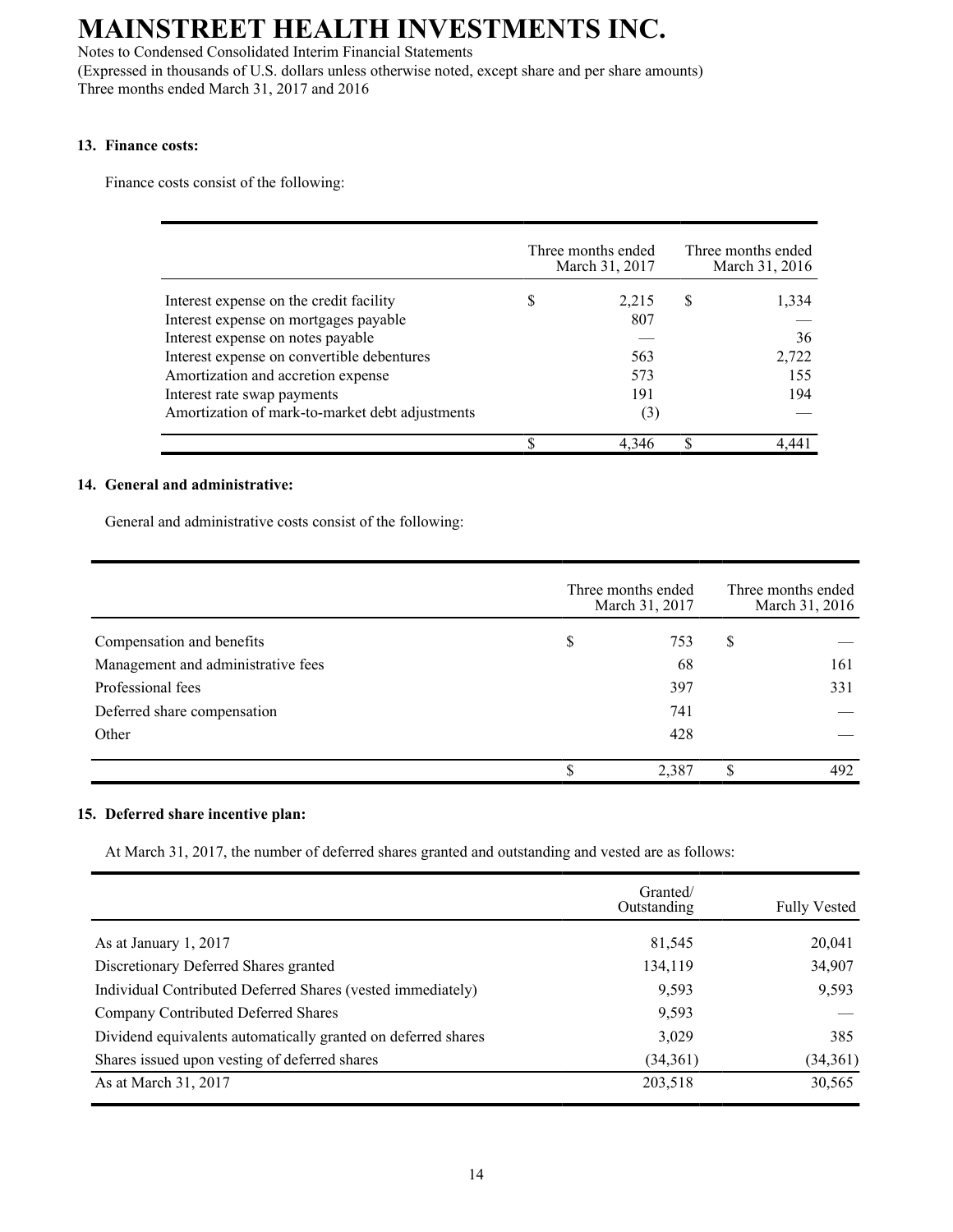Notes to Condensed Consolidated Interim Financial Statements

(Expressed in thousands of U.S. dollars unless otherwise noted, except share and per share amounts) Three months ended March 31, 2017 and 2016

For the three months ended March 31, 2017, expense recognized in the condensed consolidated interim statements of income (loss) and comprehensive income (loss) related to deferred share grants was \$741 (2016 - NIL). A deferred share liability of \$760 (2016 - \$352) is included in other non-current liabilities in the condensed consolidated interim statements of financial position as at March 31, 2017.

#### **16. Related party transactions:**

Except as disclosed elsewhere in the condensed consolidated interim financial statements, related party transactions as at and for the three months ended March 31, 2017 included the following:

(i) The Company paid asset management and administrative services fees of \$68 (2016 - \$161) to an Mainstreet Asset Management, Inc ("MAMI"), which is owned 100% by the chairman of the Company. Prior to the completion of the reverse takeover transaction on April 4, 2016, the fee was payable pursuant to an asset management agreement (the "First Asset Management Agreement") dated October 29, 2015, and called for an asset management fee equal to 3.0% of gross rentals received. On April 4, 2016, the Company entered into a new asset management agreement with MAMI (the "Second Asset Management Agreement" and together with the First Asset Management Agreement, the "Asset Management Agreements"), which called for management fees payable at a rate of 0.3% of the estimated gross book value of the Company up to a gross book value of \$1,000,000, plus 0.1% of the gross book value of the Company in excess of \$1,000,000.

On November 1, 2016, the Company completed the internalization of asset management functions. The Second Asset Management Agreement was terminated effective October 31, 2016, and no fees or penalties were or will be paid to MAMI. In connection with internalization, the Company and MAMI entered into an administrative services agreement pursuant to which MAMI is required to provide the Company with certain administrative services, including information technology support and equipment as well as dedicated office space for a period of up to two years, in exchange for a one time fee of \$65 and a monthly fee of \$23.

- (ii) MS Investment, which is owned 100% by the chairman of the Company, owns 1,555,279 common shares of the Company. The Company pays dividends on these common shares whenever common share dividends are declared and paid.
- (iii) On October 30, 2015, the Company entered into a \$2,500 note payable with an entity that is owned 100% by the chairman of the Company. On February 26, 2016, this note was amended and increased by \$1,000. On April 14, 2016, \$1,400 of this note was repaid. On April 28, 2016, this note was further increased by \$1,500. The note payable had an original maturity date of October 30, 2016 and an interest rate of 5.0% per annum. The note payable of \$3,600 and all accrued interest was repaid in full on June 2, 2016.

On April 26, 2016, a subsidiary of the Company entered into a \$1,400 note payable with an entity that is owned 100% by the chairman of the Company. The note payable had an original maturity date of October 30, 2016 and an interest rate of 5.0% per annum. The note payable of \$1,400 and all accrued interest was repaid in full on June 2, 2016.

- (iv) On April 4, 2016 the Company entered into a development agreement with Mainstreet LLC, which is majority owned by the chairman of the Company, with the right to provide mezzanine financing for projected construction costs for all suitable development properties identified by Mainstreet LLC. The Company will have an option to acquire any property for which it has provided mezzanine financing pursuant to the terms set out in the development agreement. As at March 31, 2017, the Company has \$26,815 (December 31, 2016 - \$26,572) in outstanding mezzanine financing receivable from wholly owned subsidiaries of Mainstreet LLC.
- (v) On June 2, 2016, a wholly owned subsidiary of the Company acquired three properties located in Chesterton, Indiana; Mooresville, Indiana; and Topeka, Kansas, respectively, for a combined purchase price of \$59,821 plus transaction costs. These properties were acquired from wholly owned subsidiaries of Mainstreet LLC.

At the acquisition date, the Topeka, Kansas property was under development, and a wholly owned subsidiary of the Company entered into a development lease in conjunction with its purchase of the property, whereby the vendor of the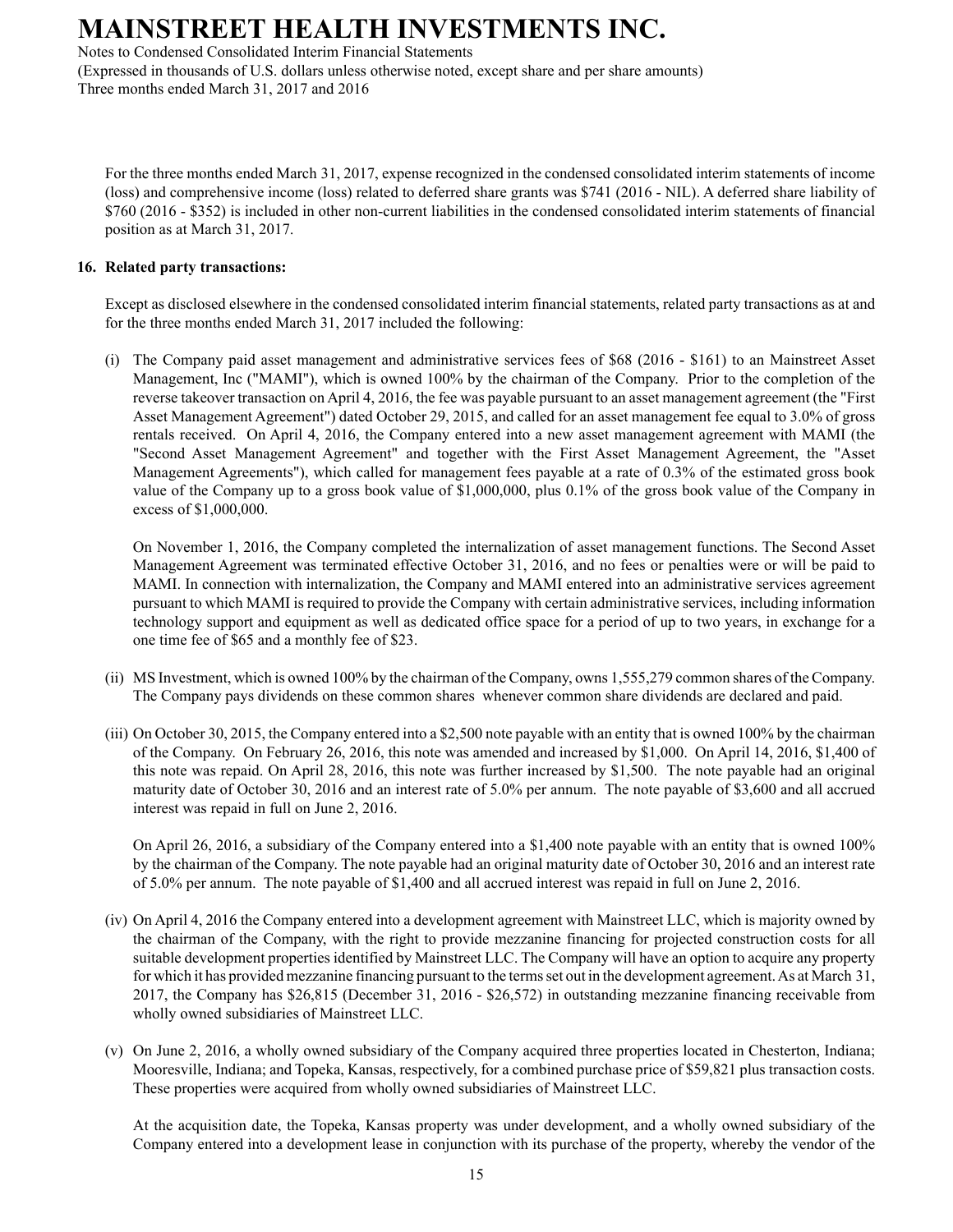Notes to Condensed Consolidated Interim Financial Statements

(Expressed in thousands of U.S. dollars unless otherwise noted, except share and per share amounts) Three months ended March 31, 2017 and 2016

property, Mainstreet LLC, agreed to fund payment until rental income commenced. Upon execution of the development lease, the Company recorded a development lease receivable of \$259, which reduced the cost of the investment property acquired and which was subsequently paid.

At the time of closing the Company also assumed \$2,249 of liabilities related to the remaining development costs of the property which were recorded as a development cost liability on the statement of financial position. There is no remaining development cost liability related to the Topeka, Kansas property.

- (vi) On June 2, 2016, a wholly owned subsidiary of the Company acquired a portfolio of seven properties in Scranton, Pennsylvania (the "Scranton Portfolio") for a purchase price of \$29,091 plus transaction costs. The Scranton Portfolio was owned 50% by an entity that is owned 100% by the chairman of the Company.
- (vii) On November 1, 2016, a wholly owned subsidiary of the Company acquired four properties located in Leawood, Kansas; Houston, Texas; Fort Worth, Texas and Wichita, Kansas, respectively, for a combined purchase price of \$92,321 plus transaction costs. These properties were acquired from wholly owned subsidiaries of Mainstreet LLC.

At the acquisition date, all four properties were under development, and a wholly owned subsidiary of the Company entered into an income support agreement in conjunction with its purchase of the property, whereby the vendor of the property, Mainstreet LLC, agreed to fund payment until rental income commences. Upon execution of the development leases, the Company recorded a development lease receivable of \$2,076, which reduced the cost of the investment properties acquired. The Leawood, Kansas property is operational and rent commenced on December 1, 2016. The Company has received total payments of \$1,927 related to the development lease receivables as of March 31, 2017.

At the time of closing the Company also assumed \$2,984 of liabilities related to development costs of the properties which was recorded as a construction cost liability on the statement of financial position. Subsequent to the acquisition date, an additional \$13,887 of construction was completed on these properties as of March 31, 2017, with an additional \$446 remaining to be completed. The Company received a credit from Mainstreet LLC at closing in the amount of \$17,317 related to the construction costs to be completed.

- (viii) On December 22, 2016, a subsidiary of the Company entered into a full recourse loan agreement with MS Investment with a capacity of \$5,000 to be used by MS Investment for development costs, operating capital expenditures or other costs. \$2,500 of the loan was advanced to MS Investment on December 22, 2016, and an additional \$2,500 was advanced on January 6, 2017. The loan provides for an annual interest rate of 10.0%, of which 8.5% is payable at a current pay rate on a monthly basis, with an additional 1.5% accruing at PIK Interest and due at the repayment of the loan. The loan matures on December 22, 2018.
- (ix) On March 13, 2017, the Company entered into an agreement to acquire two long-term care facilities and one assisted living facility from an unrelated third party for a purchase price of \$38,000. The properties are located within the Los Angeles and Phoenix metropolitan areas, and will be leased under a triple-net master lease with an initial 20 year term and CPI-based annual escalators. In conjunction with this transaction, the Company agreed to release the seller from its current lease obligations on three transitional care facilities the Company owns in Wichita, Kansas; Houston, Texas and Fort Worth, Texas. On May 1, 2017, the Company entered into a lease agreement with a replacement operator with respect to the Houston, Texas property. The lease will commence at the earlier of 90 days from the date of the lease or 10 days after the facility is licensed. The Houston, Texas property will continue to collect income support payments until rent commences on this lease. The Wichita, Kansas and Fort Worth, Texas facilities will continue to collect income support payments from Mainstreet LLC until a replacement operator is identified and rent commences. As at March 31, 2017, the Company has revalued the income support receivable related to these properties, and has recorded a fair value gain of \$1,660 for the three months ended March 31, 2017 within change in financial instruments in the condensed consolidated interim statements of net income (loss) and comprehensive income (loss). As at March 31, 2017, the Company has included \$1,243 of income support receivable within other current assets.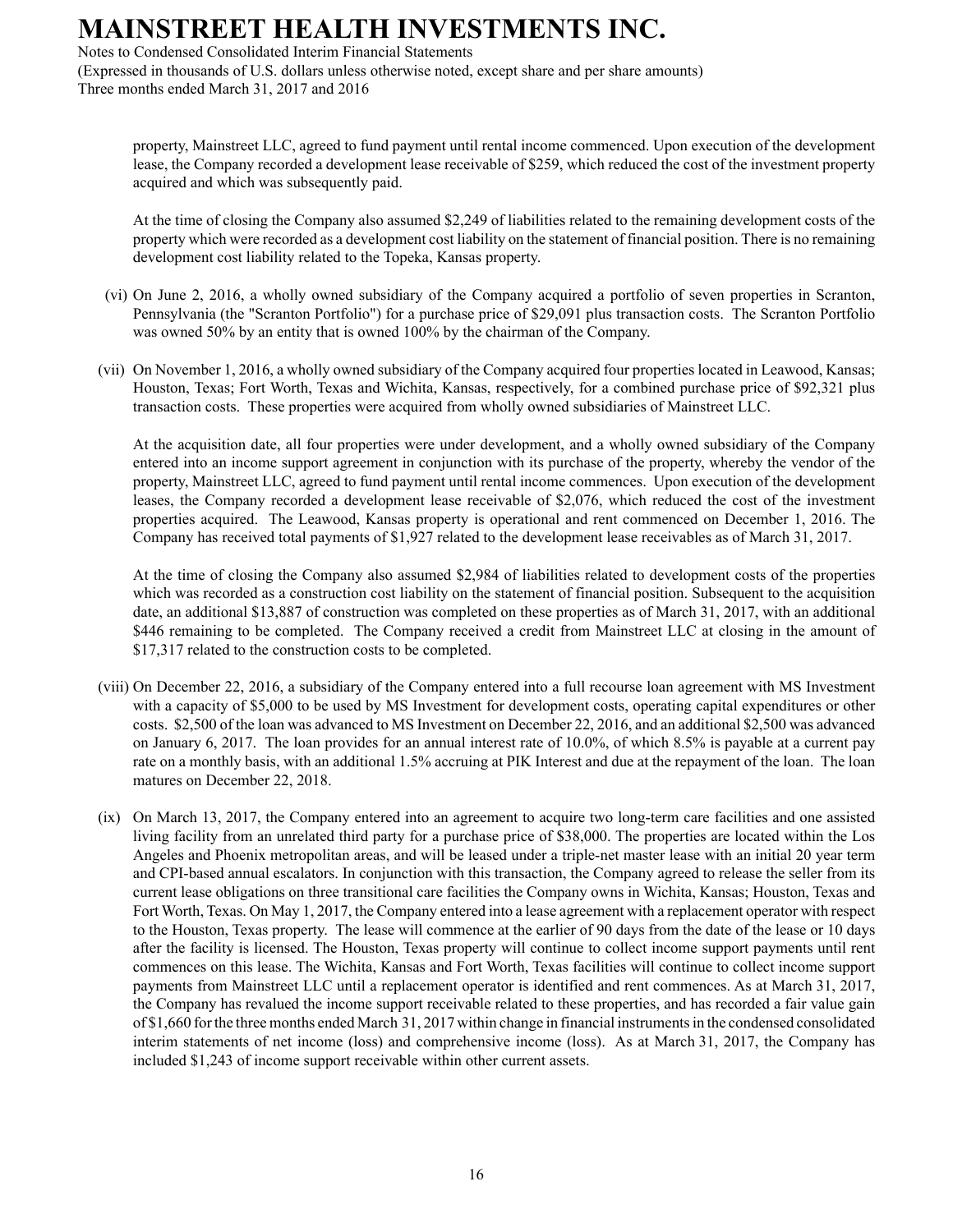Notes to Condensed Consolidated Interim Financial Statements

(Expressed in thousands of U.S. dollars unless otherwise noted, except share and per share amounts) Three months ended March 31, 2017 and 2016

For the periods ended March 31, 2017 and 2016 the consolidated statements of income (loss) and other comprehensive income (loss) include the following revenue and expenses resulting from above transactions with Mainstreet LLC and its affiliates:

| <b>Transaction Type</b>                                              | Three months ended<br>March 31, 2017 | Three months ended<br>March 31, 2016 |  |
|----------------------------------------------------------------------|--------------------------------------|--------------------------------------|--|
| Revenues:                                                            |                                      |                                      |  |
| Other income - loan interest revenue                                 | \$<br>1,081                          | \$                                   |  |
| Other income - investment in MS-SW Development Fund<br>Holdings, LLC | 41                                   |                                      |  |
| Total                                                                | \$<br>1,122                          | \$                                   |  |
| Expenses (income):                                                   |                                      |                                      |  |
| Operating - management and administrative service fee                | \$<br>68                             | \$<br>161                            |  |
| Finance costs - interest on related party note payable               |                                      | 36                                   |  |
| Change in fair value of financial instruments                        | (1,660)                              |                                      |  |
| Total                                                                | \$<br>(1, 592)                       | \$<br>197                            |  |

At March 31, 2017 and December 31, 2016, the consolidated statements of financial position include the following related party balances:

| <b>Transaction Type</b>                            |    | March 31, 2017 | December 31, 2016 |        |  |
|----------------------------------------------------|----|----------------|-------------------|--------|--|
|                                                    |    |                |                   |        |  |
| Assets:                                            |    |                |                   |        |  |
| Loans receivable                                   | \$ | 31,836         | \$                | 29,081 |  |
| Investment in MS-SW Development Fund Holdings, LLC |    | 935            |                   | 894    |  |
| Other - income support receivable                  |    | 1,243          |                   | 1,208  |  |
| Total assets                                       | \$ | 34,014         | \$                | 31,183 |  |
| Liabilities:                                       |    |                |                   |        |  |
| Accounts payable                                   | \$ | 391            | \$                | 19     |  |
| Construction payable                               |    | 277            |                   |        |  |
| <b>Total liabilities</b>                           | \$ | 668            | \$                | 19     |  |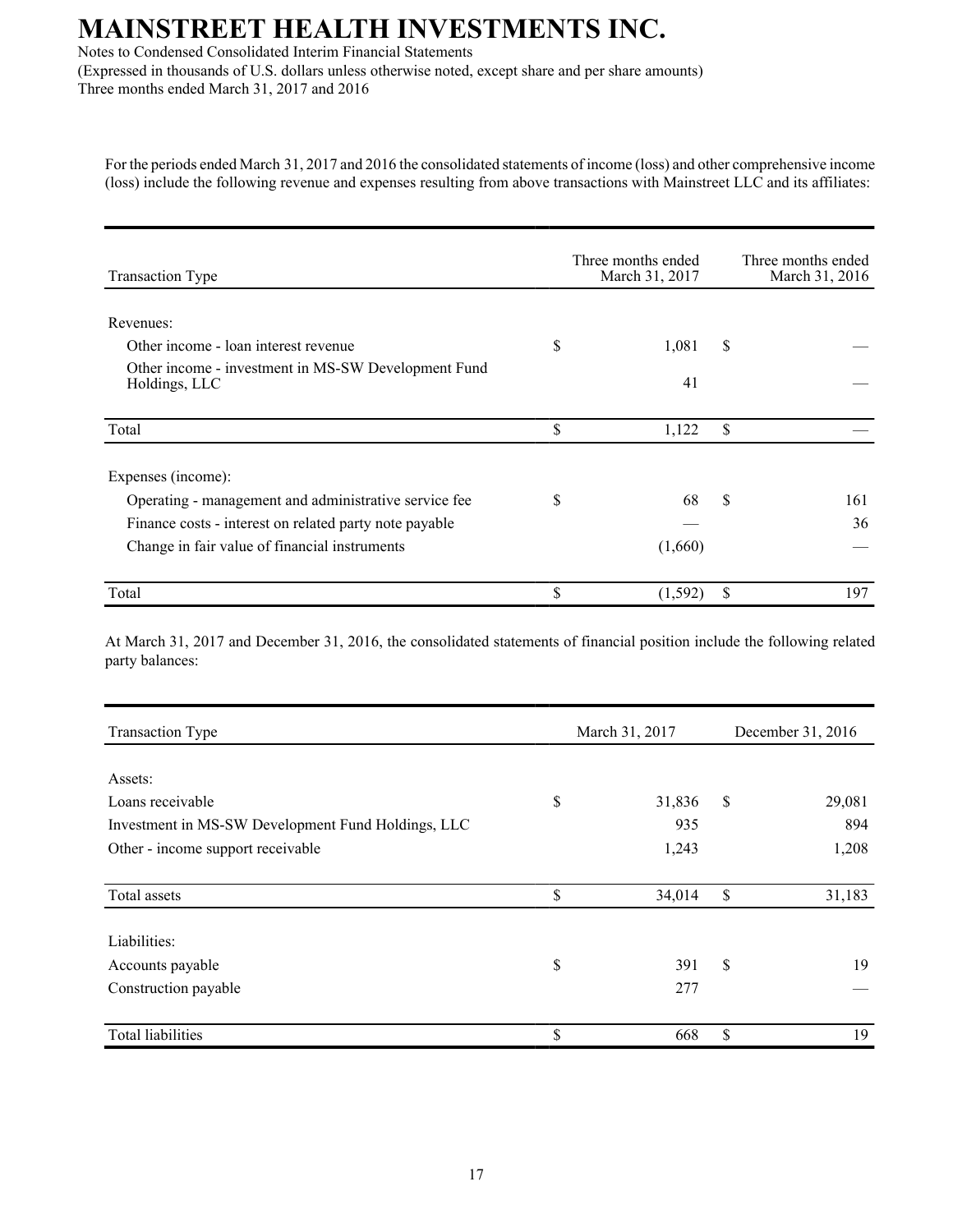Notes to Condensed Consolidated Interim Financial Statements

(Expressed in thousands of U.S. dollars unless otherwise noted, except share and per share amounts) Three months ended March 31, 2017 and 2016

#### **17. Income taxes:**

The income tax expense in the consolidated statements of net income (loss) and comprehensive income (loss) differs from that expected by applying the combined federal, provincial and state income tax rates of 26.5% (2016 - 26.5%). The differences for the three months ended March 31, 2017 and 2016 are as follows:

|                                                    | Three months ended<br>March 31, 2017 | Three months ended<br>March 31, 2016 |
|----------------------------------------------------|--------------------------------------|--------------------------------------|
| Income (loss) before income taxes                  | \$<br>8,916 \$                       | (1,406)                              |
| Income tax expense (recovery) at Canadian tax rate | 2,363                                | (373)                                |
| Non-deductible expenses                            | 214                                  |                                      |
| Difference in tax rate in foreign jurisdiction     | 1,356                                | (197)                                |
| Tax benefits not recognized                        |                                      | 570                                  |
| Income tax expense                                 | $3,933$ \$                           |                                      |

#### **18. Commitments and contingencies:**

On March 31, 2016, a subsidiary of the Company entered into a purchase and sale agreement to acquire a portfolio of three properties in Syracuse, New York for total consideration of \$50,863. As of March 31, 2017, one of these properties, Keepsake Village at Greenpoint, has yet to be acquired. The Company has a commitment to acquire Keepsake Village at Greenpoint for total consideration of \$11,018.

On March 13, 2017, the Company entered into an agreement to acquire two long-term care facilities and one assisted living facility for a purchase price of \$38,000. The properties are located within the Los Angeles and Phoenix metropolitan areas, and will be leased under a triple-net master lease with an initial 20 year term and CPI-based annual escalators. In conjunction with this transaction, the Company agreed to release the seller from its current lease obligations on three transitional care facilities the Company owns in Wichita, Kansas; Houston, Texas and Fort Worth, Texas. These facilities will continue to collect income support payments from Mainstreet LLC until a replacement operator is identified.

Pursuant to the Chesterton lease agreement and satisfaction of certain conditions, the tenant has an option prior to the end of the fifth year of the lease to increase rent to a level supported by certain metrics as identified in the lease agreement. In consideration for the exercise of such option, the Company is required to pay the tenant an amount equal to the capitalized value of the rent increase using a pre-determined capitalization rate. If such option is exercised, the tenant's rent is also increased by an amount equal to the consideration paid multiplied by the capitalization rate. The Company has not recorded any balance in the financial statements associated with this commitment.

Pursuant to the Scranton Portfolio purchase and sale agreement, if certain conditions are met, the Company will be obligated to make an earn-out payment to the seller of the properties. Additionally, pursuant to the Scranton Portfolio lease agreement, if an earn-out payment is made, the tenant's rent will increase at an amount equal to the consideration paid for the earn-out multiplied by a pre-determined rate. The Company has not recorded any balance in the financial statements associated with this commitment.

Pursuant to the Evanston lease agreement and satisfaction of certain conditions, the tenant has an option to increase rent to a level supported by certain metrics as identified in the lease agreement. In consideration for the exercise of such option, the Company is required to pay the tenant an amount equal to the capitalized value of the rent increase using a pre-determined capitalization rate. If such option is exercised, the tenant's rent is also increased by an amount equal to the consideration paid multiplied by the capitalization rate. The Company has not recorded any balance in the financial statements associated with this commitment.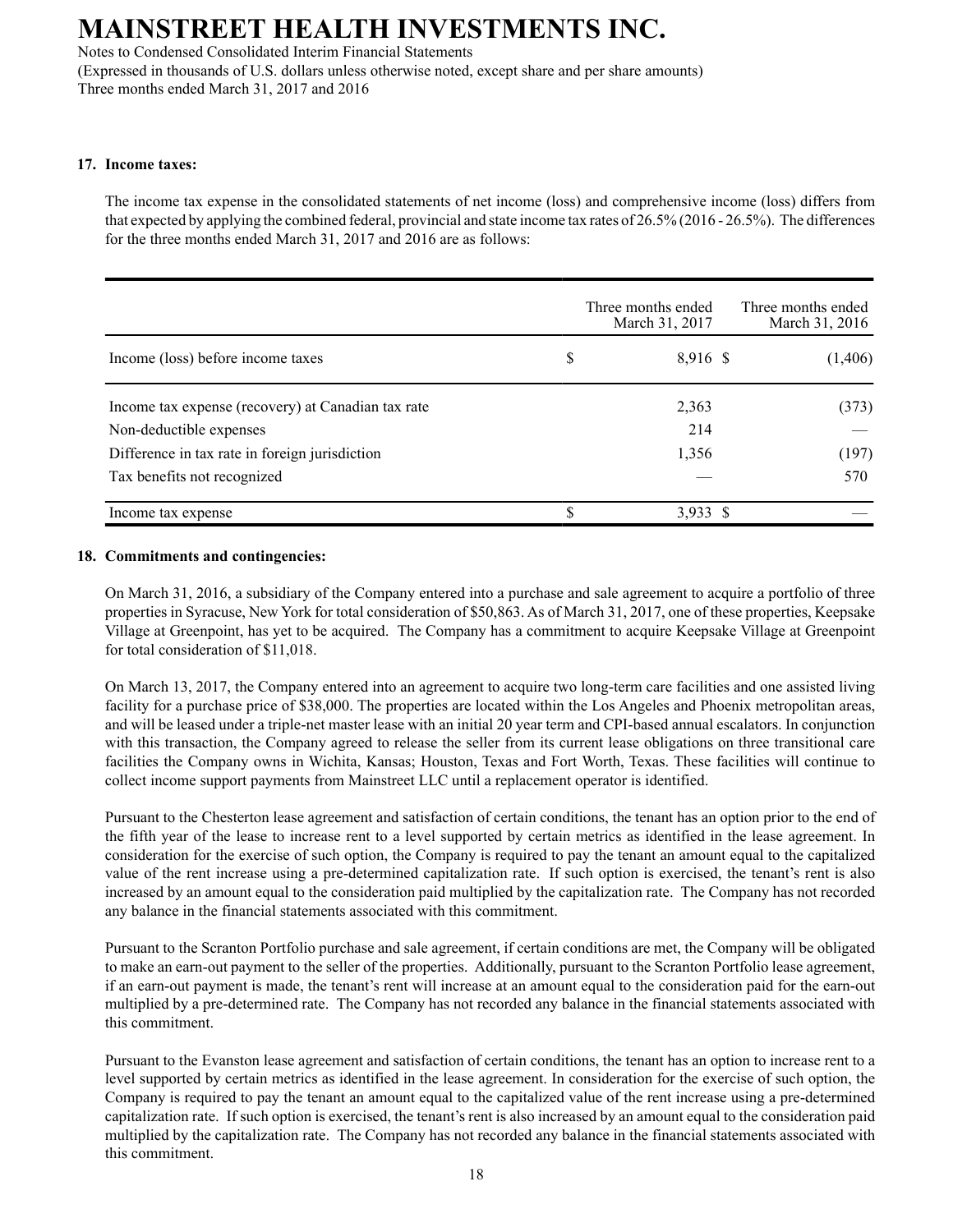Notes to Condensed Consolidated Interim Financial Statements

(Expressed in thousands of U.S. dollars unless otherwise noted, except share and per share amounts) Three months ended March 31, 2017 and 2016

There are risks which arise from the joint arrangements, including the willingness of the other partners to contribute or withdraw funds and a change in creditworthiness of the partner. As a result, there may be a requirement by the Company to contribute cash into the operating partnership.

#### **19. Fair value measurement:**

The fair value hierarchy of assets and liabilities measured at fair value on a recurring basis in the condensed consolidated interim statements of financial position is as follows:

|                                 | March 31, 2017 |          |         |         | December 31, 2016 |          |         |         |  |
|---------------------------------|----------------|----------|---------|---------|-------------------|----------|---------|---------|--|
|                                 |                | Level 1  | Level 2 | Level 3 |                   | Level 1  | Level 2 | Level 3 |  |
| Cash                            | S              | 7,131 \$ | $-$ \$  |         | <sup>S</sup>      | 7,651 \$ | $-$ \$  |         |  |
| Investment in MS-SW Development |                |          |         |         |                   |          |         |         |  |
| Fund Holdings LLC               |                |          |         | 935     |                   |          |         | 894     |  |
| Derivative instruments          |                |          | 2,068   |         |                   |          | 1,543   |         |  |
| Investment properties           |                |          |         | 637,728 |                   |          |         | 628,471 |  |

For the assets and liabilities measured at fair value as at March 31, 2017, there were no transfers between Level 1, Level 2 and Level 3 liabilities during the period. For changes in fair value measurements of investment properties included in Level 3 of the fair value hierarchy, refer to note 4 for details. The fair value of the Investment in MS-SWDevelopment Fund Holdings LLC represents contributions made to the entity and the value of contractual returns accrued.

#### *Fair value of financial instruments:*

The carrying amounts and fair values of financial instruments as shown in the condensed consolidated interim statements of financial position are shown in the table below. The table below excludes cash, restricted cash, trade and other receivables, accounts payable, accrued real estate taxes, accrued interest expense, accrued convertible debenture interest, note payable to related party, dividend payable and development cost liability, as the carrying amounts of these assets and liabilities are a reasonable approximation of fair value:

|                                                    | March 31, 2017 |                   |  | December 31, 2016 |   |                   |            |
|----------------------------------------------------|----------------|-------------------|--|-------------------|---|-------------------|------------|
|                                                    |                | Carrying<br>Value |  | Fair Value        |   | Carrying<br>Value | Fair Value |
| Financial assets:                                  |                |                   |  |                   |   |                   |            |
| Investment in MS-SW Development Fund Holdings, LLC | \$             | 935 \$            |  | 935               | S | 894 \$            | 894        |
| Loans receivable                                   |                | 32,215            |  | 32,141            |   | 29,081            | 29,008     |
| Derivative instruments                             |                | 2,068             |  | 2,068             |   | 1,543             | 1,543      |
| Financial liabilities:                             |                |                   |  |                   |   |                   |            |
| Mortgages payable                                  |                | 85,459            |  | 86,055            |   | 89,716            | 89,950     |
| Credit facility                                    |                | 237,918           |  | 240,763           |   | 225,290           | 228,000    |
| 2016 Convertible Debentures                        |                | 41,401            |  | 45,225            |   | 41,214            | 42,975     |

Fair value represents management's estimates of the fair market value at a given point in time, which may not reflect fair value in the future. These calculations are subjective and require estimation, and cannot be determined with precision. Changes in assumptions could significantly affect the estimates.